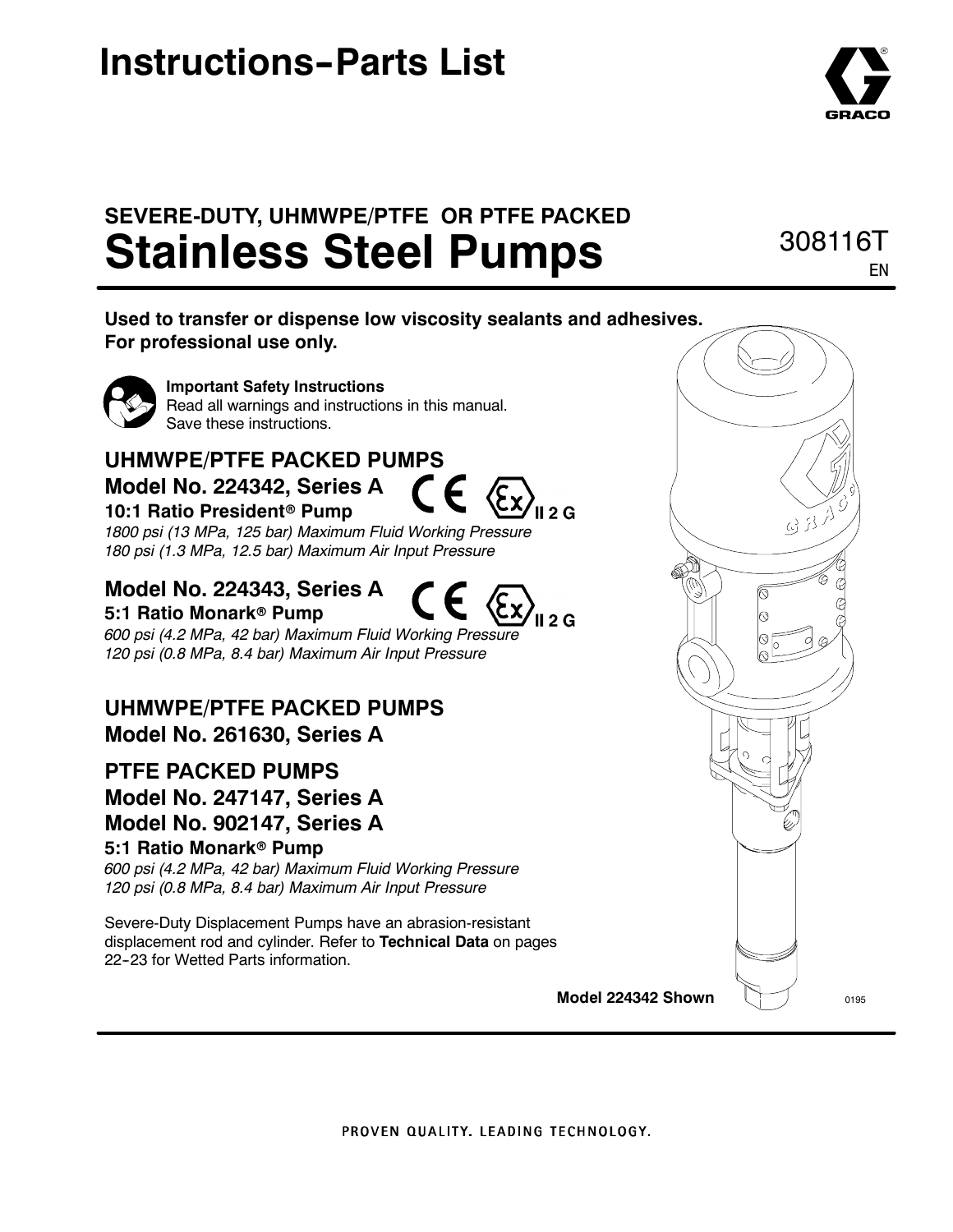# **Table of Contents**

| Operation/Maintenance  8               |
|----------------------------------------|
|                                        |
|                                        |
| Disconnecting the Displacement Pump 12 |
| Reconnecting the Displacement Pump  12 |
| Displacement Pump Service  13          |
|                                        |

| Parts Drawings and Lists  15              |
|-------------------------------------------|
| Model 224342 President Pump  15           |
| Model 224343 and 261630 Monark Pumps  16  |
| Model 902147 and 247147 Monark Pumps  17  |
| Model 224341 and 254999                   |
| Displacement Pumps  18                    |
| Model 15G976 Displacement Pump  20        |
| Technical Data and Performance Charts  22 |
|                                           |
| Mounting Hole Layout  24                  |
| Graco Standard Warranty  26               |
|                                           |

# **Symbols**

### **Warning Symbol**

## **WARNING**

This symbol alerts you to the possibility of serious injury or death if you do not follow the instructions.

## **Caution Symbol**



This symbol alerts you to the possibility of damage to or destruction of equipment if you do not follow the instructions.

### **WARNING Q**



### **EQUIPMENT MISUSE HAZARD**

**INSTRUCTIONS**

- This equipment is for professional use only.
- Read all instruction manuals, tags, and labels before operating the equipment.
- Use the equipment only for its intended purpose. If you are not sure, contact your Graco distributor.

Equipment misuse can cause the equipment to rupture or malfunction and result in serious injury.

- Do not alter or modify this equipment.
- Check equipment daily. Repair or replace worn or damaged parts immediately.
- Do not exceed the maximum working pressure of the lowest rated system component. Refer to the **Technical Data** on pages 22-23 for the maximum working pressure of this equipment.
- Use fluids and solvents which are compatible with the equipment wetted parts. Refer to the Tech**nical Data** section of all equipment manuals. Read the fluid and solvent manufacturer's warnings.
- Do not use hoses to pull equipment.
- Route hoses away from traffic areas, sharp edges, moving parts, and hot surfaces. Do not expose Graco hoses to temperatures above 82 $^{\circ}$ C (180 $^{\circ}$ F) or below -40 $^{\circ}$ C (-40 $^{\circ}$ F).
- $\bullet$  Wear hearing protection when operating this equipment.
- Do not lift pressurized equipment.
- Comply with all applicable local, state, and national fire, electrical, and safety regulations.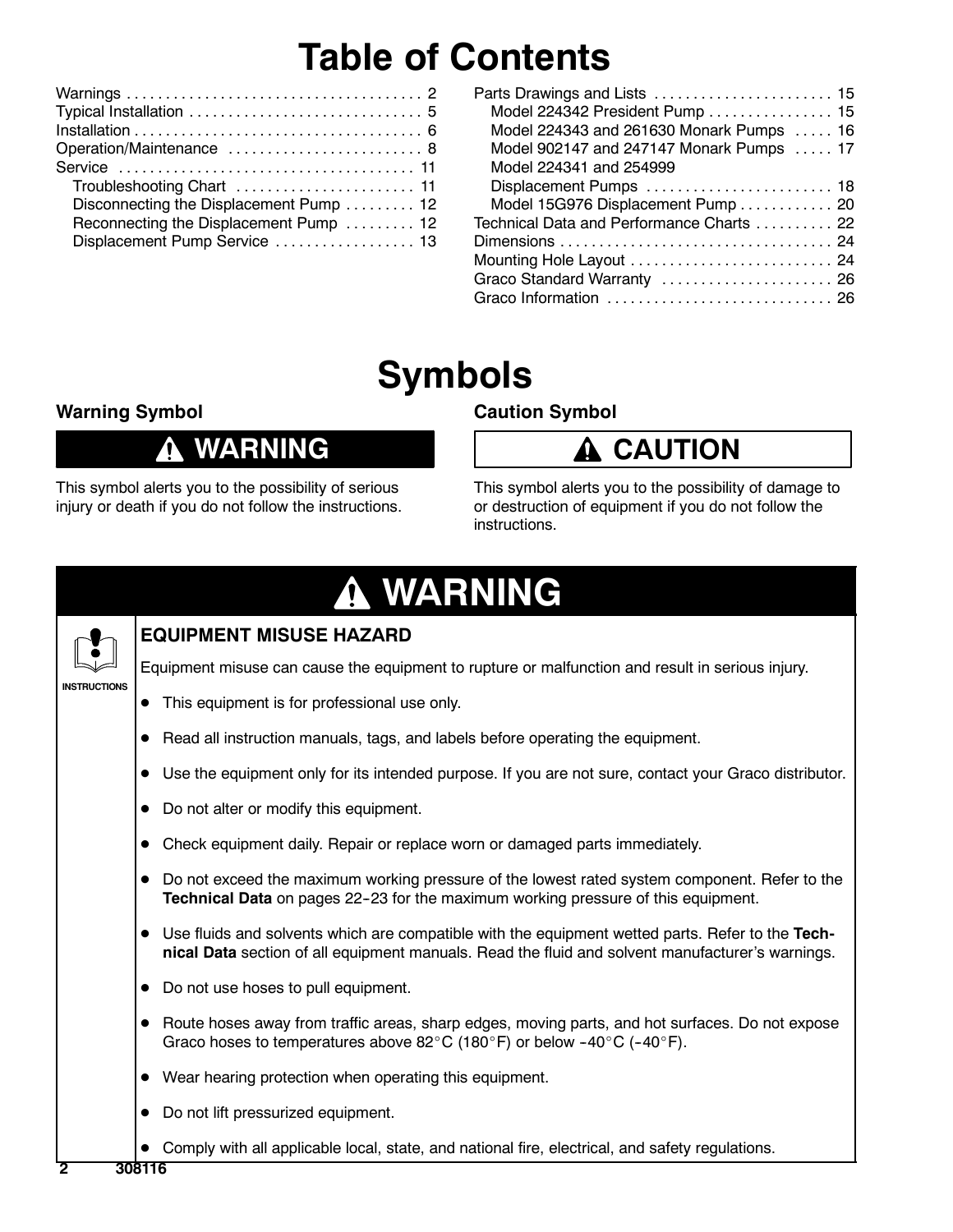### **WARNING ↑**

### **SKIN INJECTION HAZARD**

Spray from the gun, leaks or ruptured components can inject fluid into your body and cause extremely serious injury, including the need for amputation. Fluid splashed in the eyes or on the skin can also cause serious injury.

- D Fluid injected into the skin might look like just a cut, but it is a serious injury. **Get immediate surgical treatment.**
- Do not point the gun at anyone or at any part of the body.
- Do not put your hand or fingers over the spray tip.
- Do not stop or deflect leaks with your hand, body, glove or rag.
- Do not "blow back" fluid; this is not an air spray system.
- Always have the tip guard and the trigger guard on the gun when spraying.
- Check the gun diffuser operation weekly. Refer to the gun manual.
- Be sure the gun trigger safety operates before spraying.
- $\bullet$  Lock the gun trigger safety when you stop spraying.
- Follow the **Pressure Relief Procedure** on page 8 if the spray tip clogs and before cleaning, checking or servicing the equipment.
- **•** Tighten all fluid connections before operating the equipment.
- Check the hoses, tubes, and couplings daily. Replace worn or damaged parts immediately. Do not repair high pressure couplings; you must replace the entire hose.
- Fluid hoses must have spring guards on both ends, to help protect them from rupture caused by kinks or bends near the couplings.

| МO  |  |
|-----|--|
| Mov |  |
|     |  |

### **MOVING PARTS HAZARD**

ing parts, such as the air motor piston, can pinch or amputate your fingers.

- Keep clear of all moving parts when starting or operating the pump.
- **•** Before servicing the equipment, follow the **Pressure Relief Procedure** on page 8 to prevent the equipment from starting unexpectedly.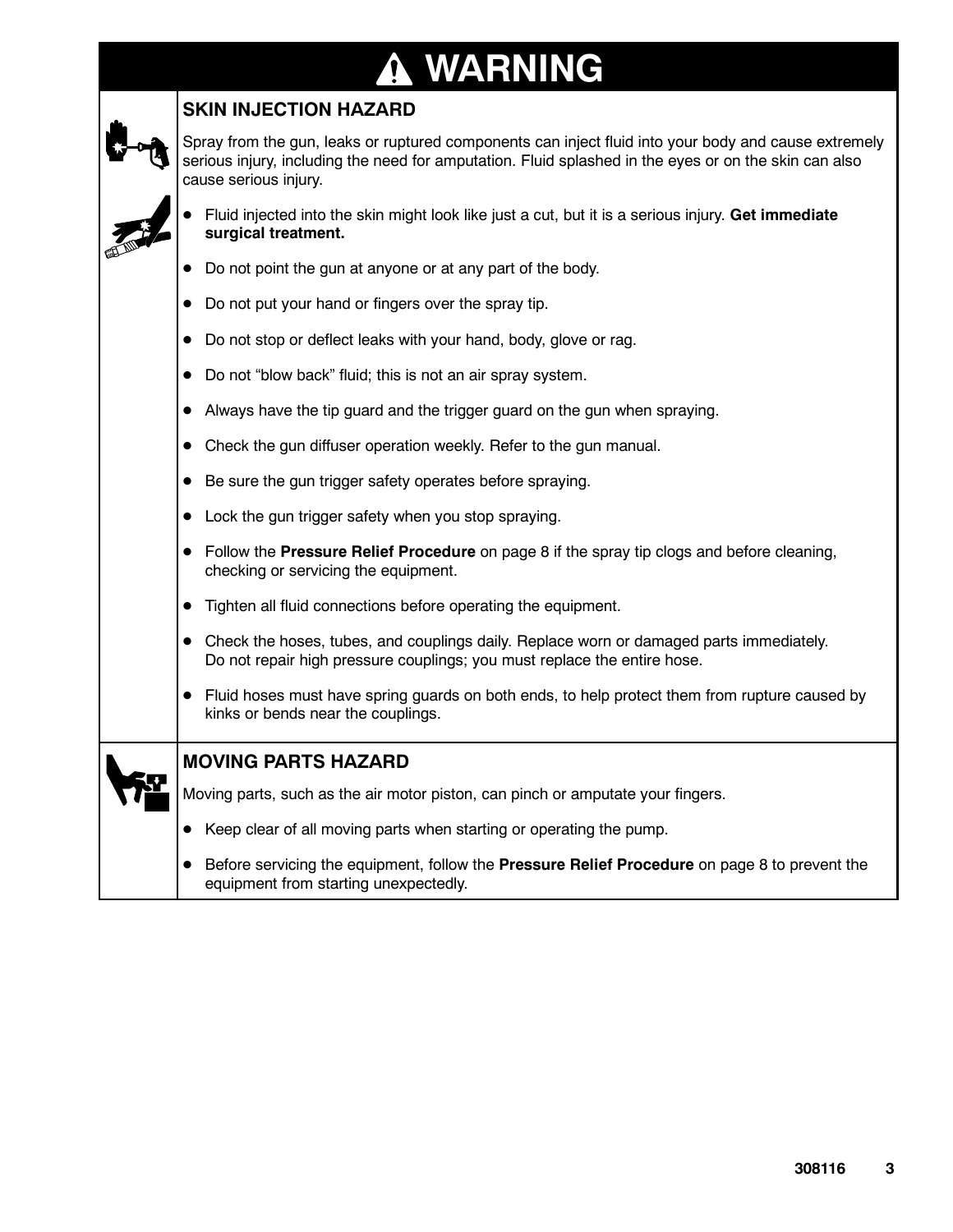### **WARNING** 7



### **FIRE AND EXPLOSION HAZARD**

Improper grounding, poor ventilation, open flames or sparks can cause a hazardous condition and result in a fire or explosion and serious injury.

- **•** Ground the equipment and the object being sprayed. Refer to Grounding on page 6.
- If there is any static sparking or you feel an electric shock while using this equipment, stop spray**ing immediately.** Do not use the equipment until you identify and correct the problem.
- Provide fresh air ventilation to avoid the buildup of flammable fumes from solvents or the fluid being sprayed.
- Keep the spray area free of debris, including solvent, rags, and gasoline.
- **•** Electrically disconnect all equipment in the spray area.
- Extinguish all open flames or pilot lights in the spray area.
- Do not smoke in the spray area.

solvent manufacturer.

Do not turn on or off any light switch in the spray area while operating or if fumes are present.

|  | <u>DUTION MITTON ON MITTO IN MITTO SWINGHT IN MITC SPIRY MISCO WITHO OPORAING ON IN RUINGS MIC PROSCING</u>                          |
|--|--------------------------------------------------------------------------------------------------------------------------------------|
|  | Do not operate a gasoline engine in the spray area.                                                                                  |
|  | <b>TOXIC FLUID HAZARD</b>                                                                                                            |
|  | Hazardous fluid or toxic fumes can cause serious injury or death if splashed in the eyes or on the skin,<br>inhaled, or swallowed.   |
|  | Know the specific hazards of the fluid you are using.                                                                                |
|  | Store hazardous fluid in an approved container. Dispose of hazardous fluid according to all local,<br>state and national guidelines. |
|  | Always wear protective eyewear, gloves, clothing and respirator as recommended by the fluid and                                      |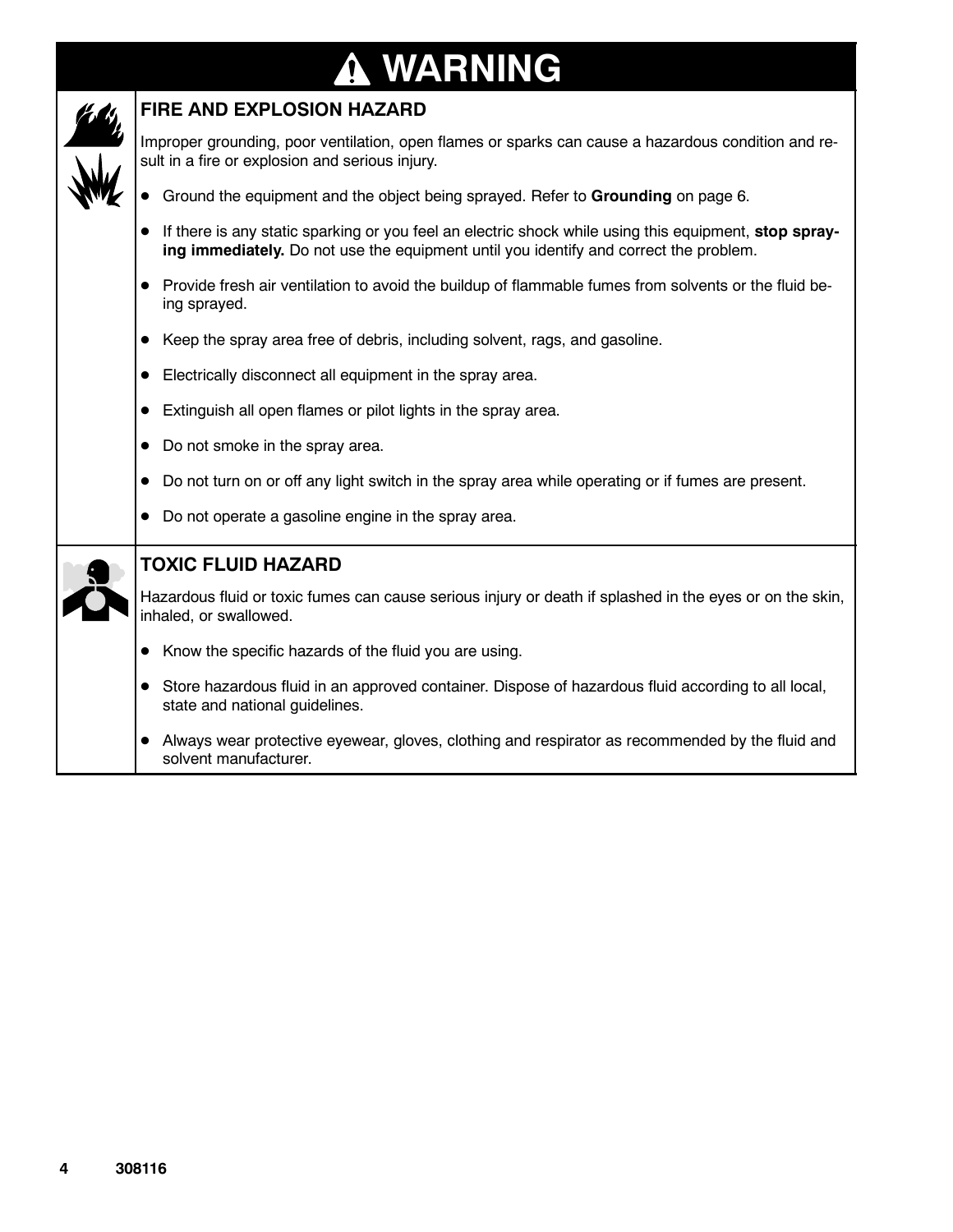# **Typical Installation**



**KEY**

- 
- **A** Pump
- **C** Air Line Lubricator
- **B** Pump Runaway Valve<br> **C** Air Line Lubricator<br> **D** Bleed-Type Master Ai **D** Bleed-Type Master Air Valve (required, for pump)<br> **E** Pump Air Regulator<br> **G** Bleed-Type Master Air Valve (for accessories)
- **E** Pump Air Regulator
- Air Line Filter
- **G** Bleed-Type Master Air Valve (for accessories)<br>**H** Air Supply Hose
- **H** Air Supply Hose<br>**J** Fluid Drain Valve
- **J** Fluid Drain Valve (required)<br>**K** Fluid Filter
- **K** Fluid Filter<br>**L** Fluid Supp
- **L** Fluid Supply Hose<br>**M** Spray Gun
- **M** Spray Gun
- **N** Fluid Suction Hose
- **P** Wall Bracket<br>**Y** Ground Wire
	- **Y** Ground Wire (required; see page 6 for installation instructions)

**Fig. 1**

0774A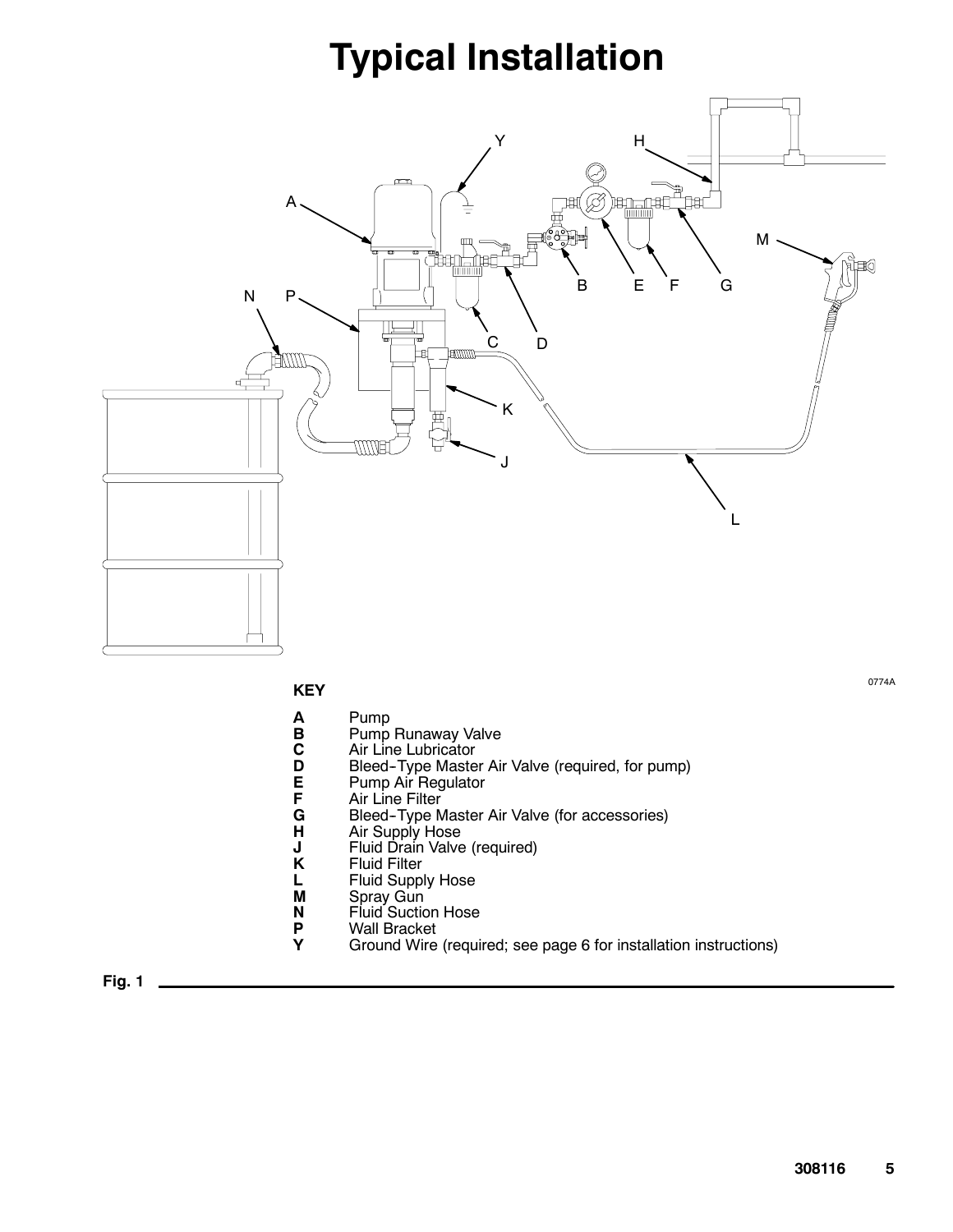# **Installation**

### **General Information**

**NOTE:** Reference numbers and letters in parentheses in the text refer to the callouts in the figures and the parts drawing.

**NOTE:** Always use Genuine Graco Parts and Accessories, available from your Graco distributor. If you supply your own accessories, be sure they are adequately sized and pressure rated for your system.

Fig. 1 is only a guide for selecting and installing system components and accessories. Contact your Graco distributor for assistance in designing a system to suit your particular needs.

### **Prepare the Operator**

All persons who operate the equipment must be trained in the safe, efficient operation of all system components as well as the proper handling of all fluids. All operators must thoroughly read all instruction manuals, tags, and labels before operating the equipment.

### **Grounding**

## **WARNING**

**FIRE AND EXPLOSION HAZARD** Before operating the pump, ground the system as explained below. Also read the section **FIRE AND EXPLOSION HAZARD** on page 4.

1. *Pump:* loosen the grounding lug locknut (W) and washer  $(X)$ . Insert one end of a 12 ga  $(1.5 \text{ mm}^2)$ minimum ground wire (Y) into the slot in lug (Z) and tighten the locknut securely. See Fig 2. Connect the other end of the wire to a true earth ground. To order a ground wire and clamp, order Part No. 222011.



- 2. *Air and fluid hoses:* use only electrically conductive hoses.
- 3. *Air compressor:* follow manufacturer's recommendations.
- 4. *Spray gun:* ground through connection to a properly grounded fluid hose and pump.
- 5. *Fluid supply container:* follow your local code.
- 6. *Object being sprayed:* follow your local code.
- 7. *Solvent pails used when flushing:* follow your local code. Use only metal pails, which are conductive, placed on a grounded surface. Do not place the pail on a nonconductive surface, such as paper or cardboard, which interrupts the grounding continuity.
- 8. *To maintain grounding continuity when flushing or relieving pressure*, hold a metal part of the spray gun firmly to the side of a grounded *metal* pail, then trigger the gun.

### **Mounting the Pump**

Mount the pump to suit the type of installation planned. The pump dimensions and mounting hole layout are shown on page 24.

If the pump is immersed, be sure the pump intake is 1/2 in. (13 mm) off the bottom of the fluid container.

If the pump is mounted on the wall or on a stand, connect a suction line to the pump's 3/4 in. npt(f) fluid inlet and place the other end of the line in the fluid container.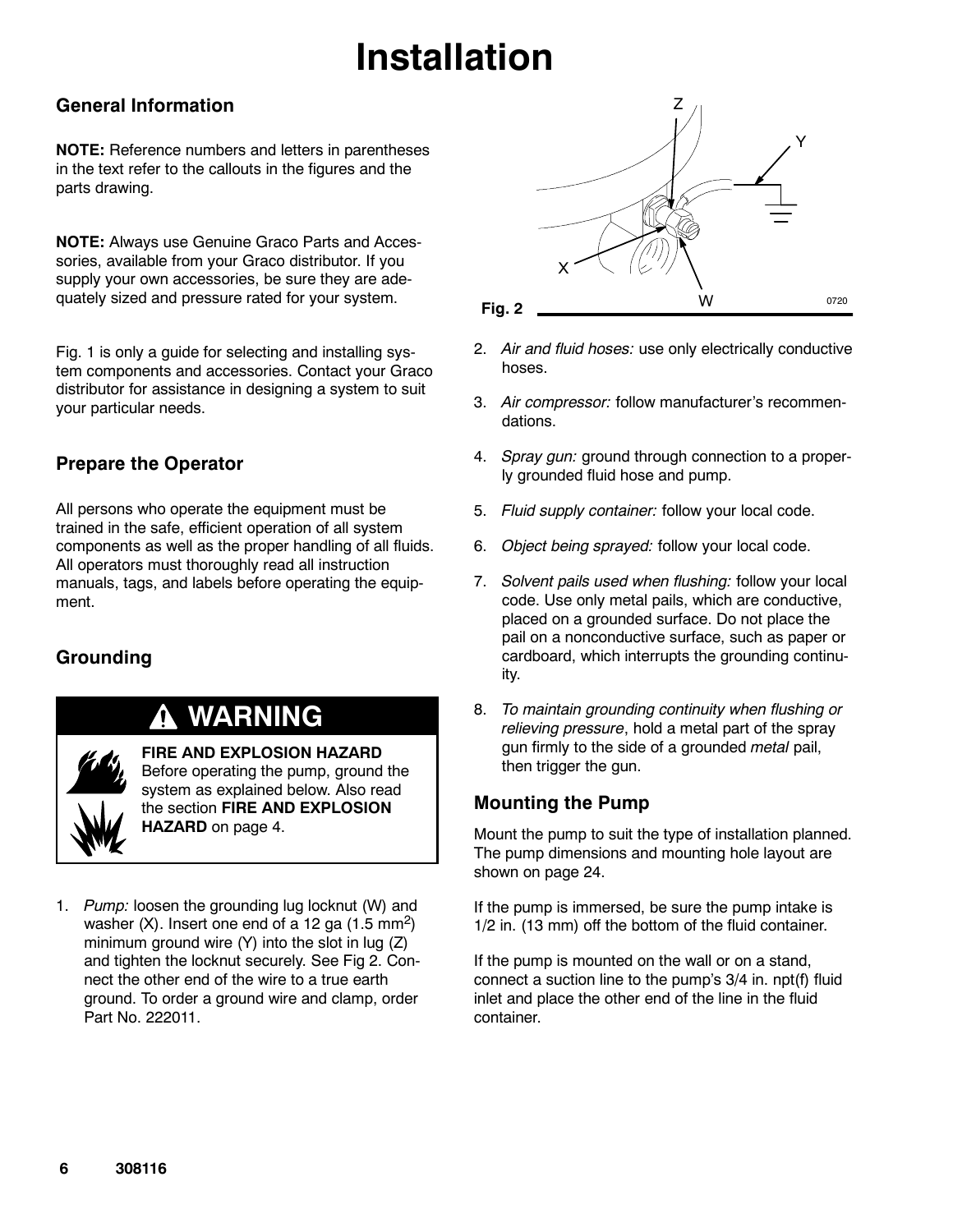# **Installation**

**NOTE:** Reference numbers and letters in parentheses in the text refer to the callouts in the figures and the parts drawing.

If you supply your own accessories, be sure they are adequately sized and pressure--rated to meet the system's requirements.

The **Typical Installation** shown on page 5 is only a guide for selecting and installing system components and accessories. Contact your Graco distributor for assistance in designing a system to suit your particular needs.

### **System Accessories**

Refer to the **Typical Installation** on page 5.

## **WARNING**

A bleed--type master air valve (D) and a fluid drain valve (J) are required in your system. These accessories help reduce the risk of serious bodily injury including fluid injection, splashing in the eyes or on the skin, and injury from moving parts if you are adjusting or repairing the pump.

The bleed--type master air valve relieves air trapped between this valve and the pump after the air is shut off. Trapped air can cause the pump to cycle unexpectedly. Locate the valve close to the pump.

The fluid drain valve assists in relieving fluid pressure in the displacement pump, hose, and gun. Triggering the gun to relieve pressure may not be sufficient.

#### **Mounting Accessories**

Mount the pump (A) to suit the type of installation planned. Refer to the **Dimensions** and **Mounting Hole Layout** page 24.

#### **Air and Fluid Hoses**

Be sure all air and fluid hoses are properly sized and pressure--rated for your system. Use only grounded air and fluid hoses. Fluid hoses must have spring guards on both ends.

Connect a grounded fluid hose (L) to the pump's fluid outlet.

Connect a fluid suction hose (N) to the pump's 3/4 npt(f) fluid intake.

Use a grounded 1/2 in. I.D. (minimum) air hose (H) to supply air to the pump.

#### **Air Line Accessories**

Install the following accessories in the order shown in the **Typical Installation,** using adapters as necessary:

**An air line lubricator (C)** provides automatic air motor lubrication.

**A bleed--type master air valve (D)** is required in your system to relieve air trapped between it and the air motor when the valve is closed (see the **Warning** at left). Be sure the bleed valve is easily accessible from the pump, and is located **downstream** from the air regulator.

**A pump runaway valve (B**) senses when the pump is running too fast and automatically shuts off the air to the motor. A pump which runs too fast can be seriously damaged.

**An air regulator (E)** controls pump speed and outlet pressure by adjusting the air pressure to the pump. Locate the regulator close to the pump, but **upstream** from the bleed-type master air valve.

**An air line filter (F)** removes harmful dirt and moisture from the compressed air supply.

**A second bleed--type air valve (G)** isolates the air line accessories for servicing. Locate upstream from all other air line accessories.

#### **Fluid Line Accessories**

Install the following accessories in the positions shown in the **Typical Installation,** using adapters as necessary:

**A fluid drain valve (J)** is required in your system to relieve fluid pressure in the hose and gun (see the **Warning** at left). Install the drain valve pointing down, but so the handle points up when opened.

**A fluid filter (K)** filters harmful particles from the fluid.

**A spray gun (M)** dispenses the fluid. The gun shown in the **Typical Installation** is an airless spray gun.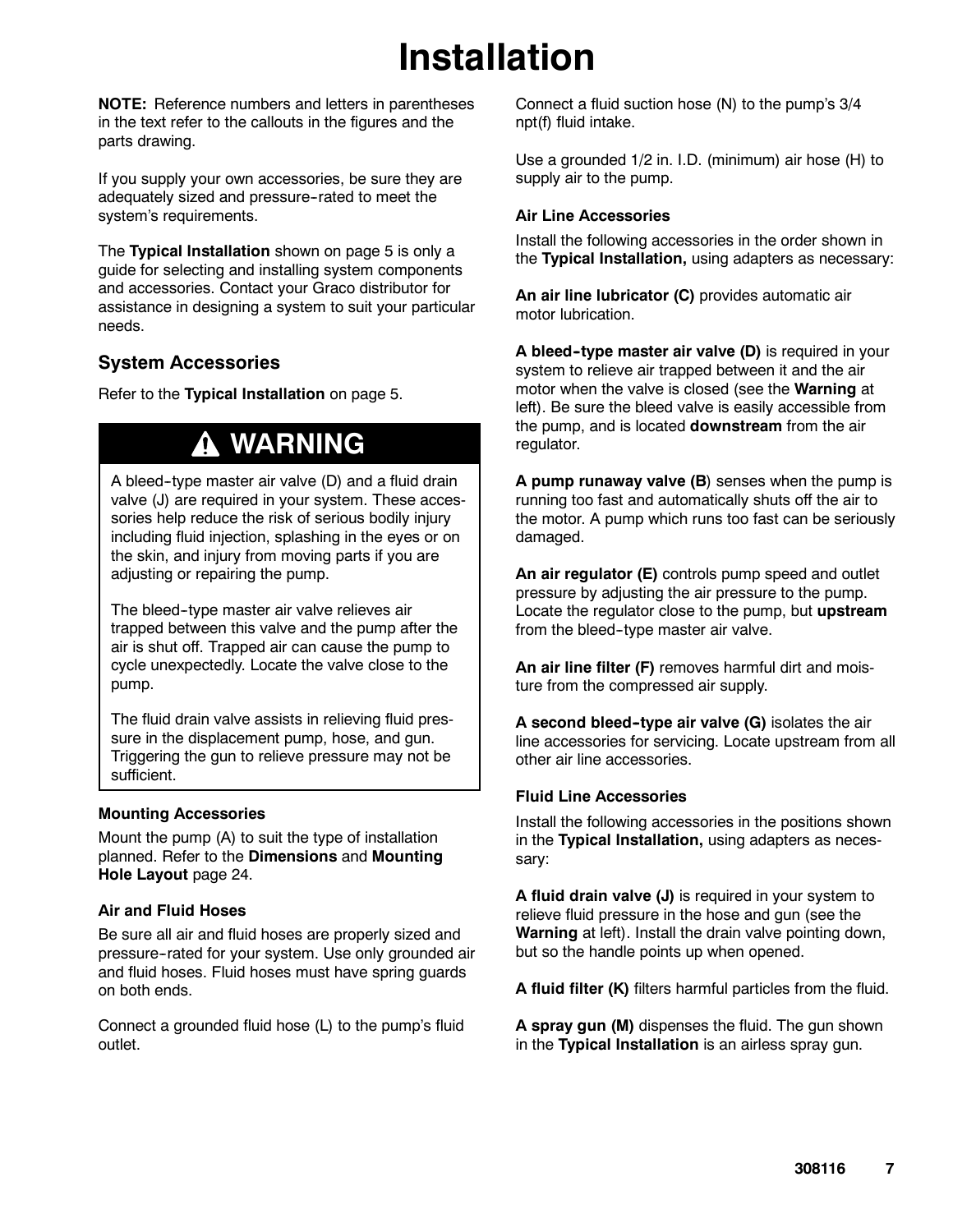# **Operation/Maintenance**

### **Pressure Relief Procedure**

## **WARNING**

### **PRESSURIZED EQUIPMENT HAZARD**

The system pressure must be manually relieved to prevent the system from starting or spraying accidentally. To reduce the risk of an injury from accidental spray from the gun, splashing fluid, or moving parts, follow the **Pressure Relief Procedure** whenever you:

- $\bullet$  are instructed to relieve the pressure,
- $\bullet$  stop spraying,
- check or service any of the system equipment,
- $\bullet$  or install or clean the spray tip.
- 1. Lock the spray gun safety latch.
- 2. Shut off the air supply to the pump.
- 3. Close the bleed-type master air valve (required in your system).
- 4. Unlock the gun safety latch.
- 5. Hold a metal part of the gun firmly to the side of a grounded metal pail, and trigger the gun to relieve pressure.
- 6. Lock the gun safety latch.
- 7. Open the drain valve (required in your system), having a container ready to catch the drainage.

8. Leave the drain valve open until you are ready to spray again.

*If you suspect that the spray tip or hose is completely clogged, or that pressure has not been fully relieved after following the steps above, very slowly* loosen the tip guard retaining ring or hose end coupling and relieve pressure gradually, then loosen completely. Now clear the tip or hose.

## **WARNING**

Moving parts can pinch or amputate your fingers or other body parts. When air is supplied to the motor, the air motor piston (located behind the air motor plates) moves. See Fig. 3. Therefore, never operate the pump with the air motor plates removed.

### **Flush the Pump Before First Use**

The pump is tested with lightweight motor oil, which is left in to protect the pump parts. If the fluid you are using may be contaminated by the oil, flush it out with a compatible solvent before using the pump. If the pump is being used to supply a circulating system, allow the solvent to circulate until the pump is thoroughly flushed.

## **WARNING**

For your safety, read the warning section, **Fire or Explosion Hazard,** on page 4 before flushing, and follow all the recommendations given there.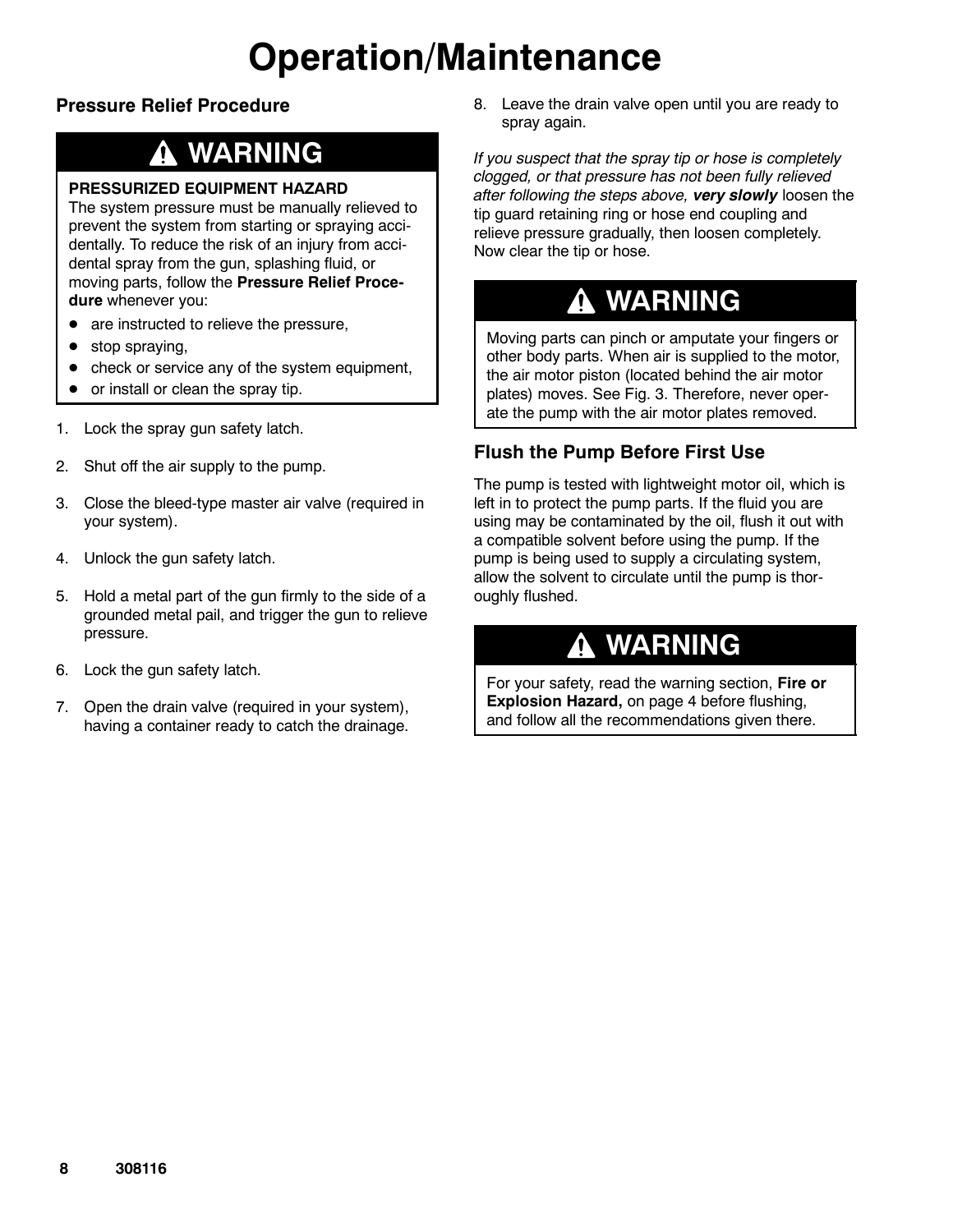# **Operation/Maintenance**

#### **Starting and Adjusting the Pump**

See the **Typical Installation** on page 5. Be sure the air regulator  $(E)$  and bleed-type master air valve  $(D)$ are closed. *DO NOT INSTALL THE SPRAY TIP YET!*

Connect a suction hose (N) to the pump's fluid inlet. Hold a metal part of the spray gun (M) firmly to the side of a grounded metal pail and hold the trigger open. Then open the pump's bleed--type master air valve (D). Now slowly open the air regulator until the pump starts, about 40 psi (0.9 MPa, 2.8 bar).

Cycle the pump slowly until all the air is pushed out and the pump and hoses are fully primed. Release the spray gun trigger and lock the safety latch. The pump should stall against pressure when the trigger is released.

Follow the **Pressure Relief Procedure** on page 8, then install the spray tip in the gun.

With the pump and lines primed, and with adequate air pressure and volume supplied, the pump will start and stop as the spray gun is opened and closed. In a circulating system, the pump will run continuously and will speed up or slow down as supply demands until the air supply is shut off.

Use an adequately sized air regulator (E) to control the pump speed and the fluid pressure. Always use the lowest air pressure necessary to get the desired results. Higher pressures waste fluid and cause premature wear of the pump packings and spray tip.

## **WARNING**

To reduce the risk of overpressurizing your system, which could result in component rupture and cause serious bodily injury, NEVER exceed the maximum incoming air pressure given on your pump or in the **Technical Data** on pages 22-23.

Keep the packing nut/wet-cup (2) filled with Graco Throat Seal Liquid (TSL) or compatible solvent, to help prolong the packing life. Adjust the packing nut weekly so it is just tight enough to prevent leakage; do not overtighten. See Fig. 3. Always follow the **Pressure Relief Procedure** on page 8 before adjusting the packing nut.

Never allow the pump to run dry of the fluid being pumped. A dry pump will quickly accelerate to a high speed, possibly damaging itself. A pump runaway valve (B), which shuts off the air supply to the pump if the pump accelerates beyond the pre-set speed, is available. See the **Typical Installation** on page 5. If your pump accelerates quickly, or is running too fast, stop it immediately and check the fluid supply. If the supply container is empty and air has been pumped into the lines, refill the container and prime the pump and the lines with fluid, or flush and leave it filled with a compatible solvent. Be sure to eliminate all air from the fluid system.

#### **Shutdown and Care of the Pump**

For overnight shutdown, follow the **Pressure Relief Procedure** on page 8. Always stop the pump at the bottom of the stroke to prevent the fluid from drying on the exposed displacement rod and damaging the throat packings.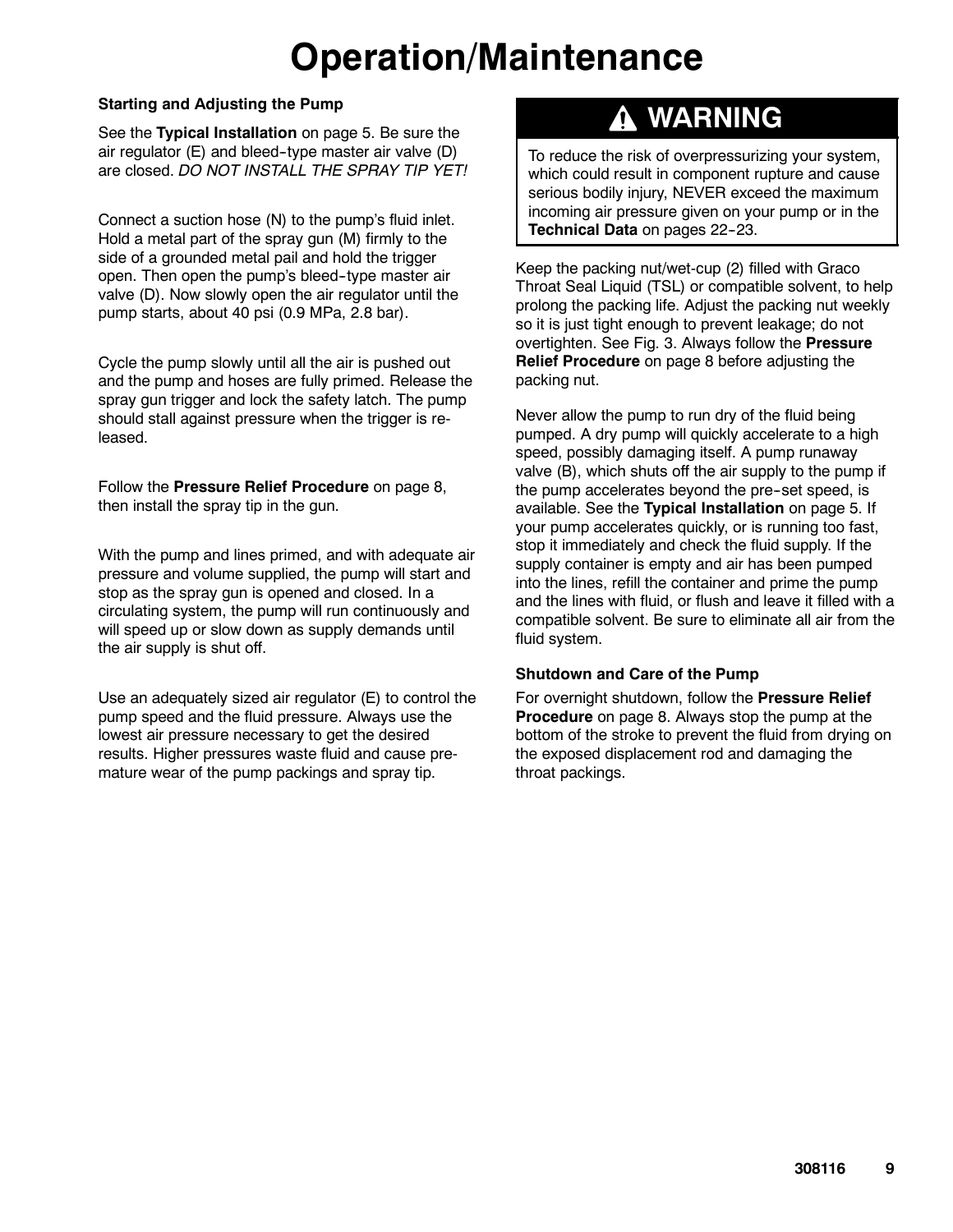# **Operation/Maintenance**

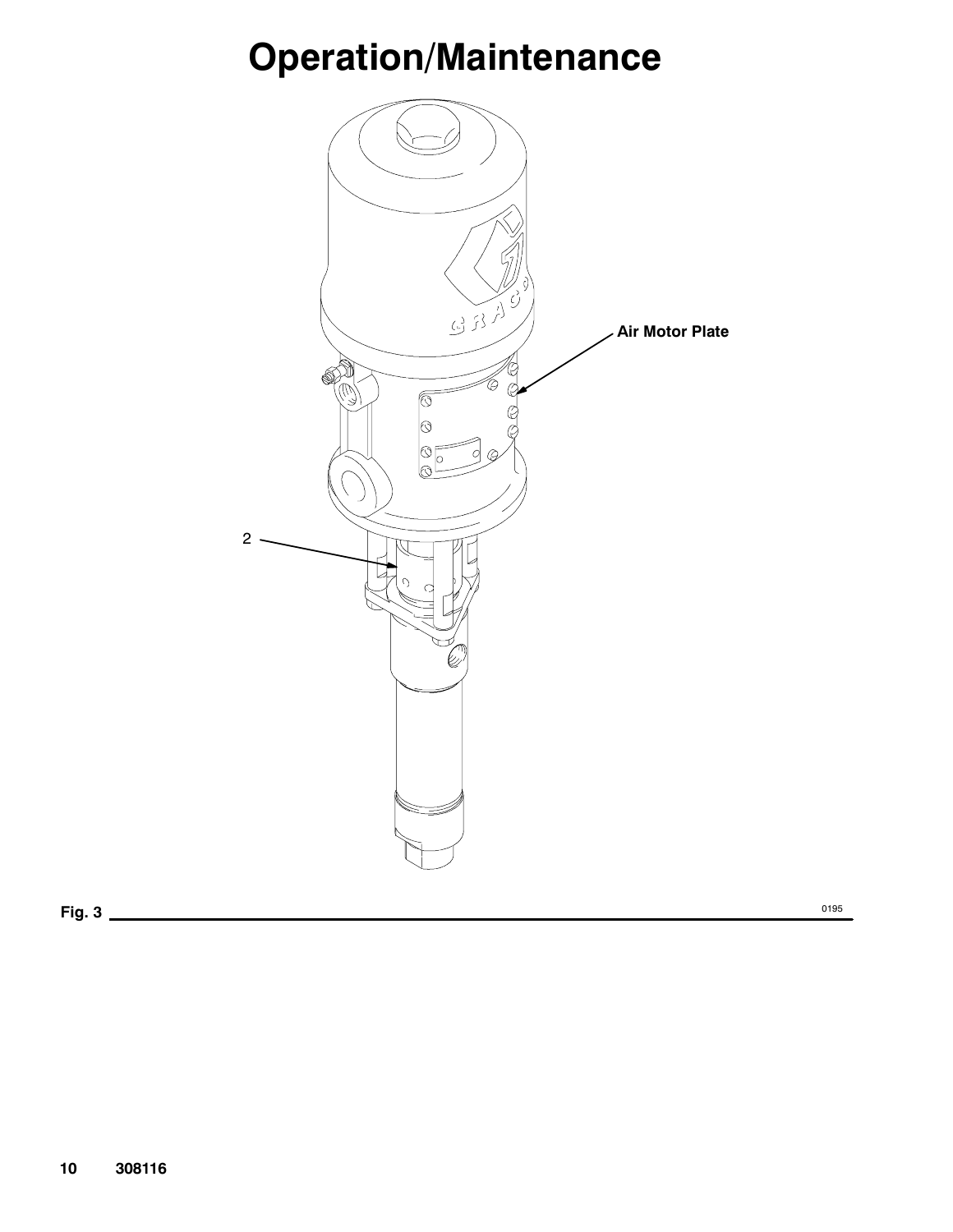# **Troubleshooting**

## **WARNING**

To reduce the risk of serious injury whenever you are instructed to relieve pressure, always follow the **Pressure Relief Procedure** on page 8.

- 1. **Relieve the pressure.**
- 2. Check all possible problems and solutions before disassembling pump.

| Problem                                             | Cause                                                            | <b>Solution</b>                                                                                                                                   |
|-----------------------------------------------------|------------------------------------------------------------------|---------------------------------------------------------------------------------------------------------------------------------------------------|
| Pump fails to operate.                              | Restricted line or inadequate air<br>supply.                     | Clear; increase air supply.                                                                                                                       |
|                                                     | Insufficient air pressure; closed or<br>clogged air valves, etc. | Open; clean.                                                                                                                                      |
|                                                     | Exhausted fluid supply.                                          | Refill; purge all air from pump and<br>fluid lines.                                                                                               |
|                                                     | Damaged air valving mechanism;<br>stalling.                      | Service air motor (see 306982 or<br>307043).                                                                                                      |
|                                                     | Dried fluid seizure of displacement<br>rod (13).                 | Clean, check, or replace throat<br>packings (5, 24); always stop pump<br>at bottom of stroke and keep wet-<br>cup filled with compatible solvent. |
| Pump operates but output is low on<br>both strokes. | Restricted line or inadequate air<br>supply.                     | Clear; increase air supply.                                                                                                                       |
|                                                     | Insufficient air pressure; closed or<br>clogged air valves, etc. | Open; clean.                                                                                                                                      |
|                                                     | Exhausted fluid supply.                                          | Refill; purge all air from pump and<br>fluid lines.                                                                                               |
|                                                     | Clogged fluid line, valves, etc.                                 | Clear.*                                                                                                                                           |
|                                                     | Packing nut (2) too tight.                                       | Loosen (see page 9).                                                                                                                              |
|                                                     | Loose packing nut (2) or worn throat<br>packings (5, 24).        | Tighten packing nut (see page 9);<br>replace throat packings.                                                                                     |
| Pump operates but output is low on<br>downstroke.   | Held open or worn intake valve.                                  | Clear; service.                                                                                                                                   |
| Pump operates but output is low on<br>upstroke.     | Held open or worn fluid piston valve<br>or packings (20, 23).    | Clear; service.                                                                                                                                   |
| Erratic or accelerated operation.                   | Exhausted fluid supply.                                          | Refill; purge all air from pump and<br>fluid lines.                                                                                               |
|                                                     | Held open or worn intake valve.                                  | Clear; service.                                                                                                                                   |
|                                                     | Held open or worn fluid piston valve<br>or packings (20, 23).    | Clear; service.                                                                                                                                   |

\* To determine if the fluid hose or gun is obstructed, follow the **Pressure Relief Procedure** on page 8. Disconnect the fluid hose and place a container at the pump fluid outlet to catch any fluid. Turn on the air just enough to start the pump (about 20-40 psi [0.1-0.3 MPa, 1.4-2.8 bar]). If the pump starts when the air is turned on, the obstruction is in the fluid hose or gun.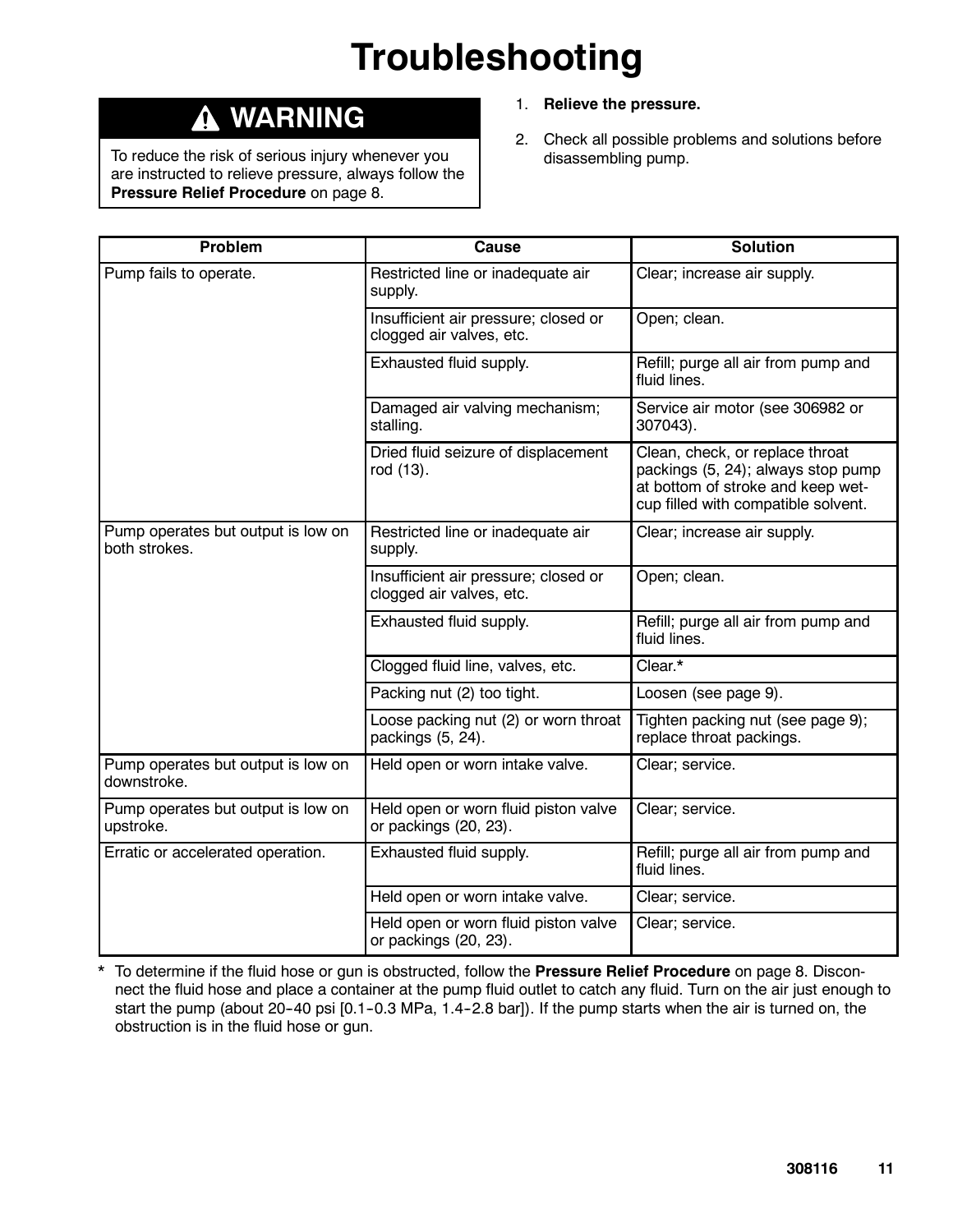## **Service**

### **Disconnecting the Displacement Pump**

- 1. Flush the pump if possible. Stop the pump at the bottom of its stroke. Follow the **Pressure Relief Procedure** on page 8.
- 2. Disconnect the air and fluid hoses. Remove the pump from its mounting. Note the relative position of the pump's fluid outlet (R) to the air motor's air inlet (S).
- 3. Unscrew the tie rod locknuts (102) from the tie rods (103). Remove the cotter pin (111). Unscrew the displacement rod (13) from the air motor (108). Carefully pull the displacement pump (101) off the air motor (108). Inspect the o-ring (110). See Fig 4.
- 4. Refer to page 13 for displacement pump service. To service the air motor, refer to the separate air motor manual (306982 or 307043), supplied.

### **Reconnecting the Displacement Pump**

- 1. Lubricate the o-ring (110) and check that it is in place on the displacement rod (13). Orient the pump's fluid outlet (R) to the air motor's air inlet (S) as was noted in step 2 under **Disconnecting the Displacement Pump.** Position the displacement pump (101) on the tie rods (103). See Fig 4.
- 2. Screw the locknuts (102) onto the tie rods (103) loosely. Screw the displacement rod (13) into the shaft of the air motor (108) until the pin holes in the rod and shaft align. Install the cotter pin (111).
- 3. Apply thread sealant to the pump fluid outlet (R) and the threads of the fluid hose. Mount the pump and reconnect all hoses. Reconnect the ground wire if it was disconnected during repair. Tighten the packing nut/wet-cup  $(2)$  so it is just snug - no tighter. Fill the wet-cup with Graco Throat Seal Liquid or compatible solvent.
- 4. Tighten the tie rod locknuts (102) evenly, and torque as shown in Fig 4.
- 5. Start the pump and run it at about 40 psi (0.3 MPa, 2.8 bar) air pressure, to check that it is operating properly.
- 6. Check for fluid leakage at the packing nut/wet-cup (2). Follow the **Pressure Relief Procedure** on page 8 before tightening the packing nut/wet-cup.



**Fig. 4**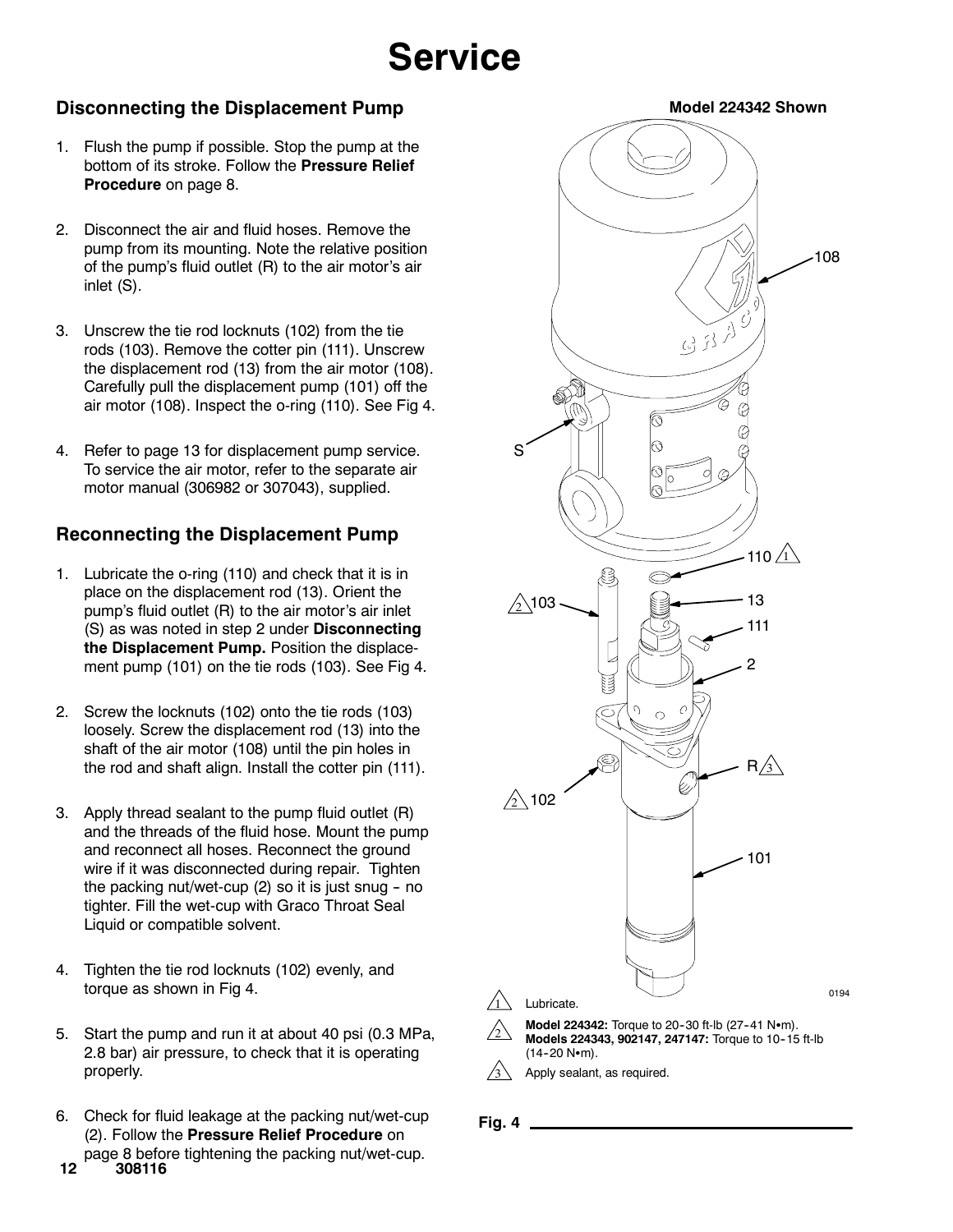## **Service**

### **Displacement Pump Service**

#### **Disassembly**

When disassembling the pump, lay out all removed parts in sequence, to ease reassembly. Refer to Fig 5.

**NOTE:** Standard Repair Kit 224401 (UHMWPE/PTFE packings) is available. For the best results, use all the new parts in the kit. Parts included in the kit are denoted with one asterisk, for example (3\*).

Conversion Kit 224889 is available to convert the pump to all PTFE packings. See page 19 for details.

Clean all the parts thoroughly when disassembling. Check them carefully for damage or wear, replacing parts as needed.

- 1. Remove the displacement pump from the air motor as explained on page 12.
- 2. Unscrew the locking ring (7) from the cylinder (8). See Fig 5. Remove the intake valve housing (15).
- 3. Remove the o-ring (12), ball stop pin (6), ball guide (9) and ball (4) from the intake valve housing (15).
- 4. Loosen the packing nut (2). Push the displacement rod (13) down as far as possible, then pull it out the bottom of the cylinder (8).
- 5. Secure the flats of the displacement rod (13) in a vise. Using a wrench on the flats of the piston mounting stud (28), screw the piston off the rod. Remove one cotter pin (3) and the ball stop pin (21), taking note which set of holes it is in. Then remove the ball (4).
- 6. Place the flats of the piston mounting stud (28) in a vise, and unscrew the piston stud (26). Remove the piston packings (20, 23), glands (25, 27), washer (19), and shims (31).
- 7. Remove the packing nut (2), throat packings (5, 24), and glands (11, 14) from the outlet housing  $(1).$
- 8. Inspect all parts for damage. Clean all parts and threads with a compatible solvent before reassembling. Inspect the polished surfaces of the displacement rod (13) and cylinder (8) for scratches, scoring or other damage, which can cause premature packing wear and leaking. To check, run a finger over the surface or hold the part up to the light at an angle. Be sure the ball seats of the piston (26) and intake valve housing (15) are not chipped or nicked. Replace any worn or damaged parts.

#### **Reassembly**

**NOTE:** *On UHMWPE/PTFE packed pumps,* the packing order is one UHMWPE packing, two PTFE packings, and one UHMWPE packing. *On PTFE packed pumps,* all four packings are PTFE.

- 1. See Fig 5 and the **NOTE** above. Lubricate the throat packings and install them in the outlet housing (1) one at a time as follows, *with the lips of the v-packings facing down:* the male gland (11\*), the v-packings (24\* or 5\*), and the female gland (14\*). Apply thread lubricant and install the packing nut (2) loosely.
- 2. If you removed the cylinder (8), apply thread lubricant and reinstall it in the outlet housing (1), making sure to replace the o-ring (10).
- 3. See Fig 5 and the **NOTE** above. Install shims (31\*) onto the piston stud (26) as required to eliminate end play. Lubricate the piston packings and install them one at a time in the following order, *with the lips of the v-packings facing up:* the female gland (25\*), the v-packings (23\* or 20\*), the male gland (27\*), and the washer (19\*).
- 4. Apply thread sealant and screw the piston stud (26) onto the piston mounting stud (28). Torque to 50-70 ft-lb (68-95 N•m). Install the piston ball  $(4^*)$ on the piston seat. Slide the ball stop pin (21\*) into the desired set of holes, and secure with the cotter pin (3\*).
- 5. Place the flats of the displacement rod (13) in a vise. Apply sealant and screw the piston assembly onto the displacement rod. Torque to 50-70 ft-lb  $(68-95 N·m)$ .
- 6. Insert the displacement rod (13) into the bottom of the cylinder (8), being careful not to scratch the cylinder. Push the rod straight up until it protrudes from the packing nut (2).
- 7. Install the ball (4\*), guide (9), o-ring (12), and ball stop pin (6\*) in the intake valve housing (15). Place the intake valve assembly in the locking ring (7). Apply thread sealant to the locking ring and cylinder (8), and screw the ring onto the cylinder.
- 8. Reconnect the displacement pump to the air motor as explained on page 12.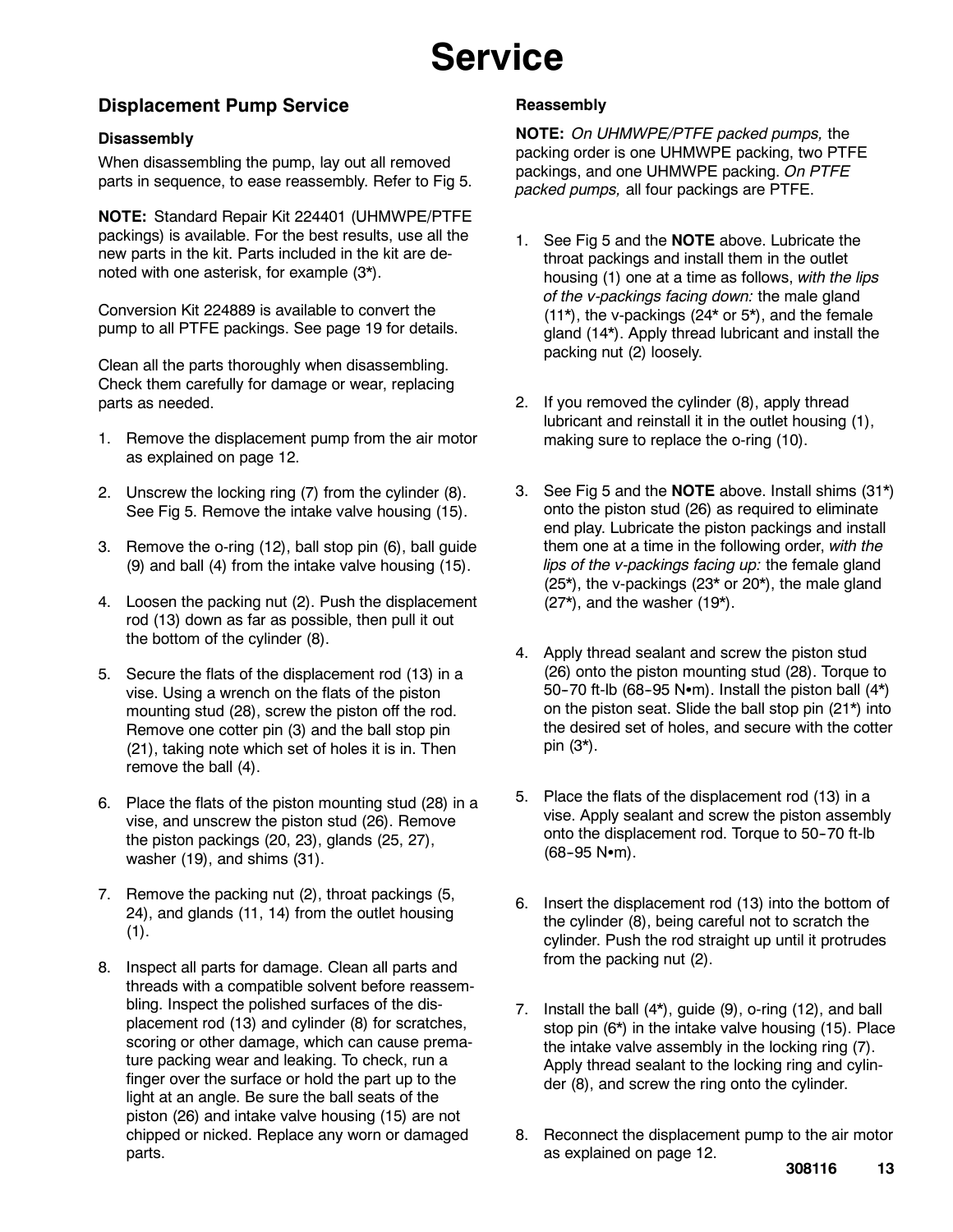## **Service**

**Detail A: Throat Packings**



**14 308116**

**Fig. 5**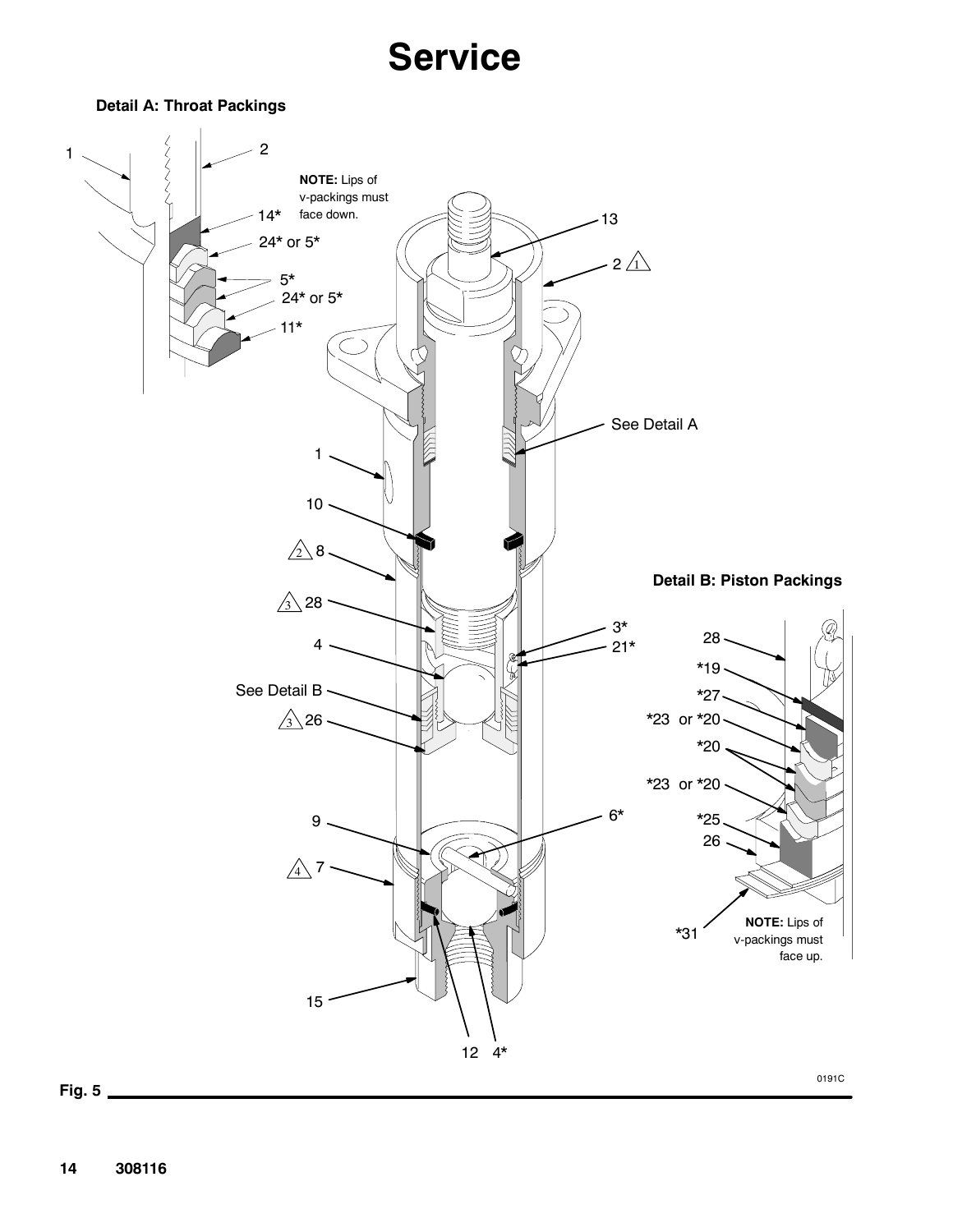### **Model 224342, Series A**

10:1 Ratio President Pump Includes items 101-111



| Ref<br>No. | Part<br>No. | <b>Description</b>                                         |   |
|------------|-------------|------------------------------------------------------------|---|
| 101        | 224341      | DISPLACEMENT PUMP ASSY.<br>See pages 18-19 for parts       |   |
| 102        | 102021      | NUT, lock; 3/8-16; stainless steel                         | 3 |
|            |             |                                                            |   |
| 103        | 166237      | ROD, tie; stainless steel; 3.5 in.                         |   |
|            |             | (89 mm) shoulder to shoulder                               | З |
| 108        | 207352      | AIR MOTOR                                                  |   |
|            |             | See 306982 for parts                                       |   |
| 110        |             | 156082∠ SEAL, o-ring; nitrile rubber                       |   |
| 111        |             | 101946∠ PIN, cotter; stainless steel; 0.12 in.             |   |
|            |             | $(3.2 \text{ mm}) \times 1.5 \text{ in.} (3.8 \text{ mm})$ |   |
|            |             |                                                            |   |

n *Keep these spare parts on hand to reduce down time.*

0194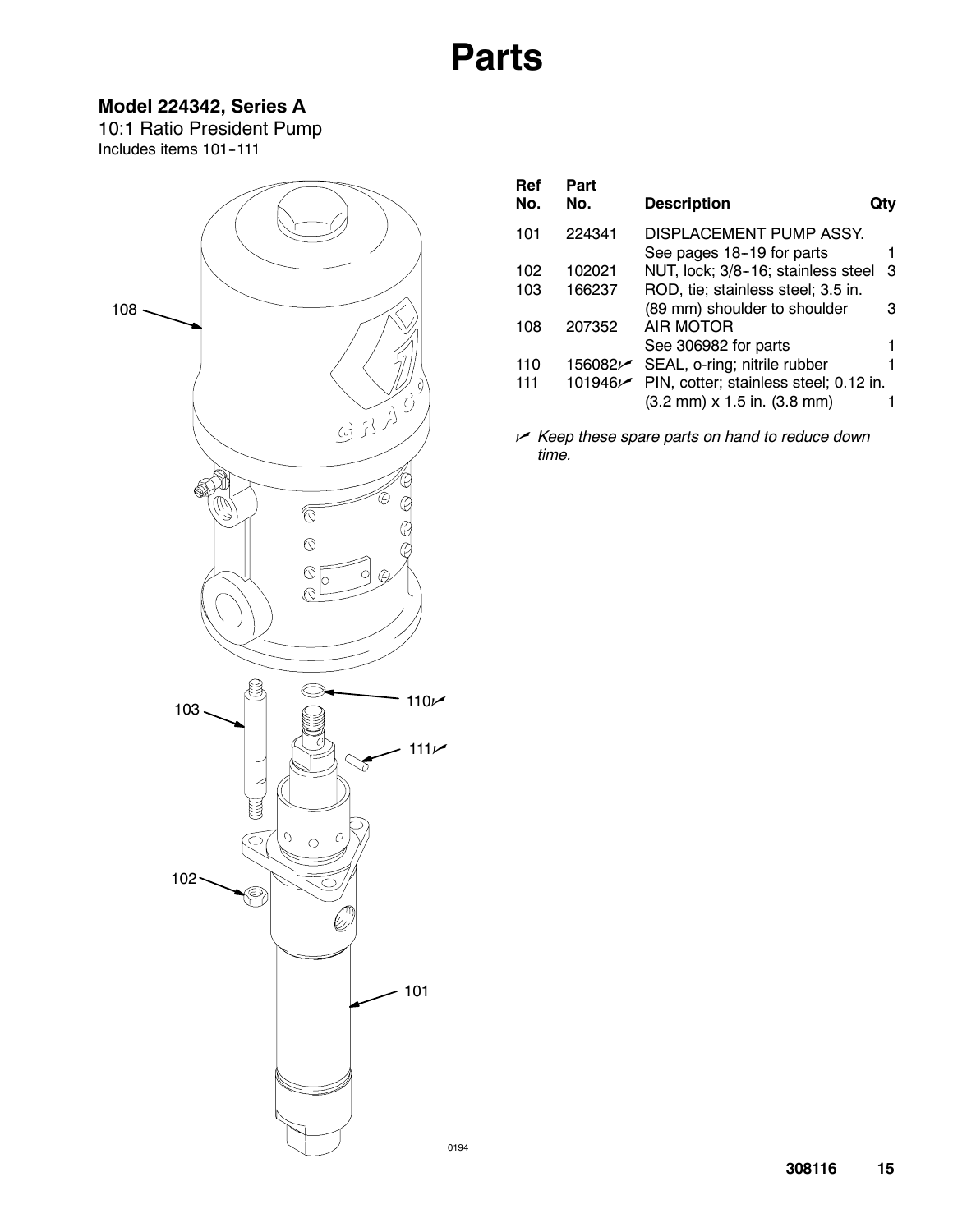### **Model 224343, Series A (shown)**

5:1 Ratio Monark Pump Includes items 101-111

### **Model 261630, Series A**

5:1 Ratio Monark Pump Includes items 101-111



| Ref<br>No. | Part<br>No. | <b>Description</b>                                                                                   |   |
|------------|-------------|------------------------------------------------------------------------------------------------------|---|
| 101        | 224341      | DISPLACEMENT PUMP ASSY.<br>for Model 224343 only;<br>See pages 18-19 for parts                       |   |
|            | 254999      | DISPLACEMENT PUMP ASSY.<br>for Model 261630 only;                                                    |   |
|            |             | See pages 18-19 for parts                                                                            |   |
| 102        | 102021      | NUT, lock; 3/8-16; stainless steel                                                                   | 3 |
| 103        | 24B189      | KIT, tie rod                                                                                         | з |
| 108        | 205997      | AIR MOTOR                                                                                            |   |
|            |             | See 307043 for parts                                                                                 |   |
| 110        |             | 156082 SEAL, o-ring; nitrile rubber                                                                  |   |
| 111        | 101946      | PIN, cotter; stainless steel; 0.12 in.<br>$(3.2 \text{ mm}) \times 1.5 \text{ in.} (3.8 \text{ mm})$ |   |

n *Keep these spare parts on hand to reduce down time.*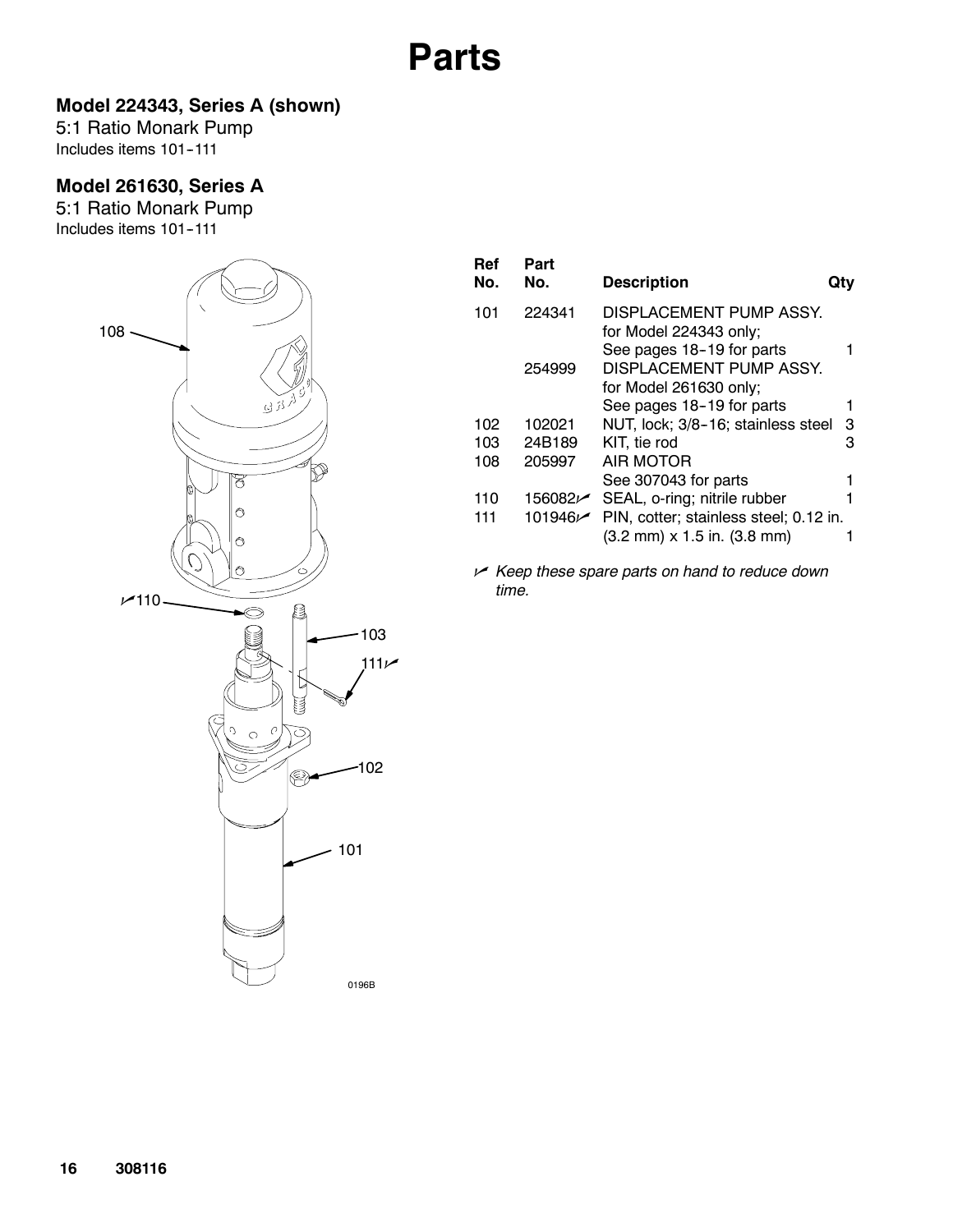### **Model 902147, Series A (shown)**

5:1 Ratio Monark Pump Includes items 101--116

### **Model 247147, Series A**

5:1 Ratio Monark Pump Includes items 101-111



| Ref<br>No. | Part<br>No. | <b>Description</b>                                         |   |
|------------|-------------|------------------------------------------------------------|---|
| 101        | 15G976      | DISPLACEMENT PUMP ASSY.                                    |   |
|            |             | See pages 20-21 for parts                                  |   |
| 102        | 102021      | NUT, lock; 3/8-16; sst                                     | з |
| 103        | 24B189      | KIT, tie rod                                               | з |
| 108        | 205997      | AIR MOTOR                                                  |   |
|            |             | See 307043 for parts                                       |   |
| 110        | 156082      | SEAL, o-ring; nitrile rubber                               |   |
| 111        | 101946      | PIN, cotter; stainless steel; 0.12 in.                     |   |
|            |             | $(3.2 \text{ mm}) \times 1.5 \text{ in.} (3.8 \text{ mm})$ |   |
| 112        | 166027      | ELBOW, street; 90°; sst                                    |   |
| 113        | 166719      | TUBE, rise; sst                                            |   |
| 114        | 166029      | NUT, flareless tube; sst                                   |   |
| 115        | 102186      | FERRULE, for 3/4 in. OD tube; sst 1                        |   |
| 116        | 166030      | ADAPTER, tube                                              |   |
|            |             |                                                            |   |

n *Keep these spare parts on hand to reduce down time.*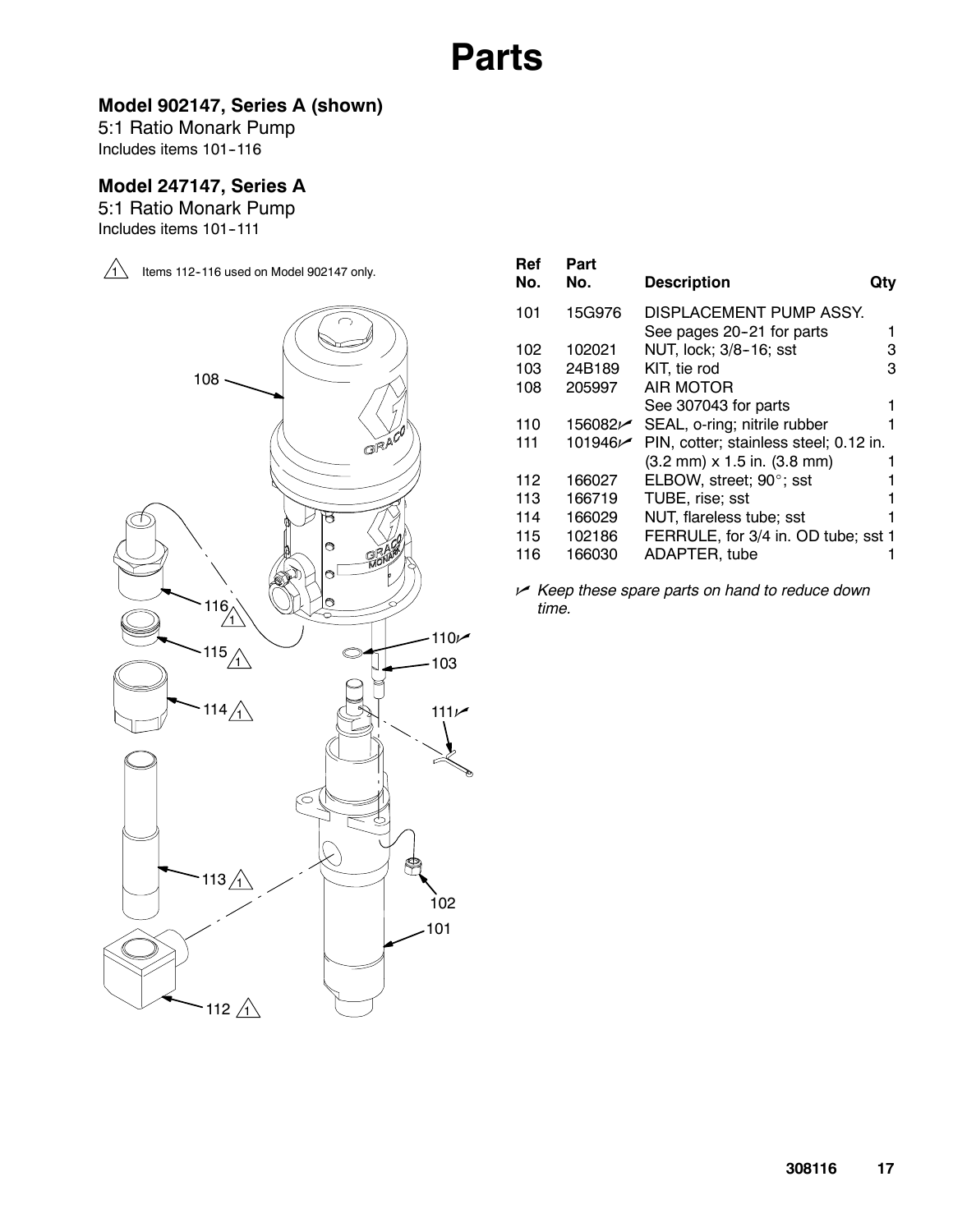### **Model 224341, Series A (shown)**

Severe-Duty, UHMWPE/PTFE Packed Stainless Steel Displacement Pump Includes items 1-31

### **Model 254999, Series A**

Severe-Duty, UHMWPE/PTFE Packed Stainless Steel Displacement Pump Includes items 1-33



0190C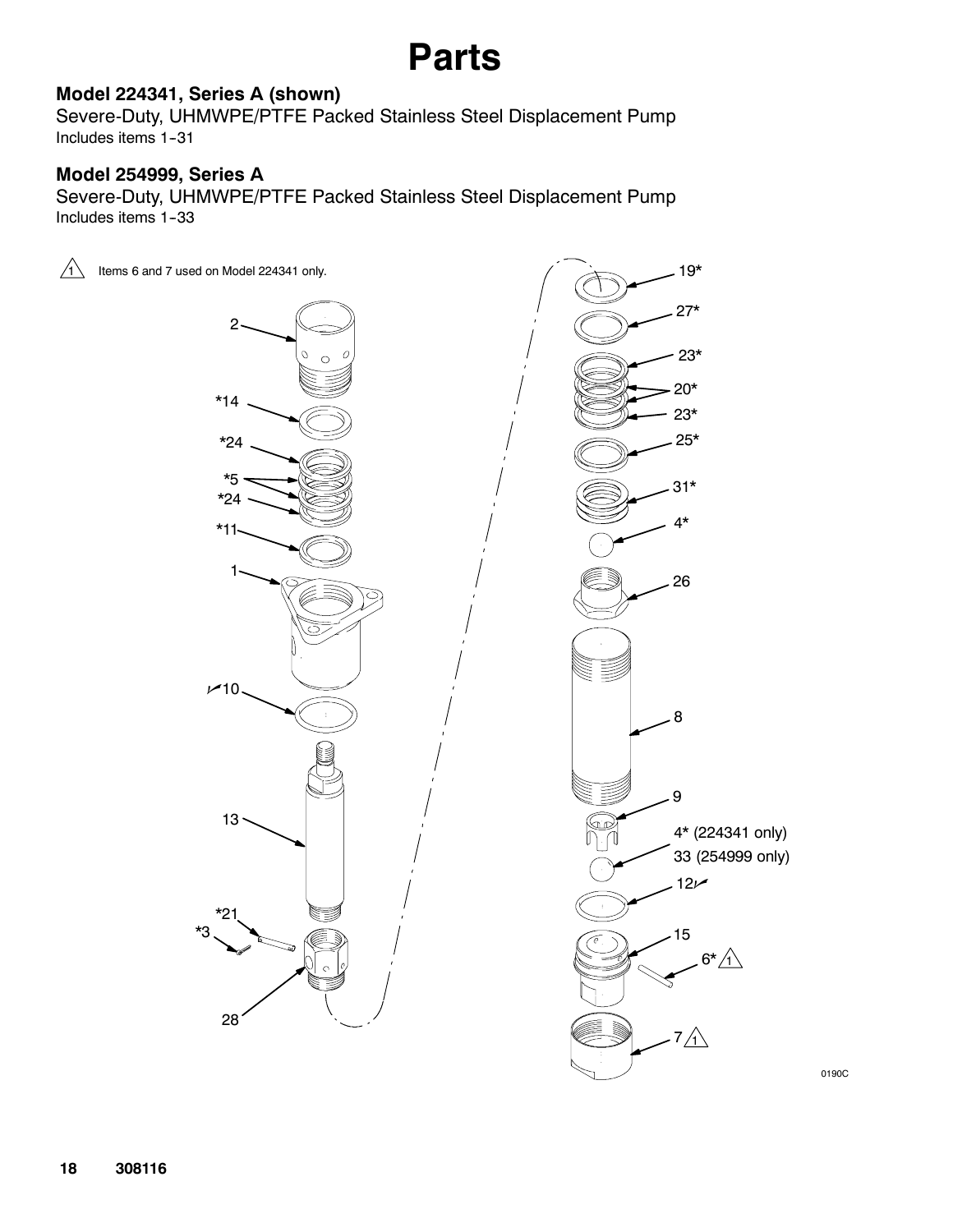### **Model 224341, Series A**

Severe-Duty, UHMWPE/PTFE Packed Stainless Steel Displacement Pump Includes items 1--31

### **Model 254999, Series A**

Severe-Duty, UHMWPE/PTFE Packed Stainless Steel Displacement Pump Includes items 1-33

| Ref.<br>No.                 | Part No.         | <b>Description</b>                                       | Qty.           | Ref.<br>No. | Part No.          | <b>Description</b>                                                             | Qty.              |
|-----------------------------|------------------|----------------------------------------------------------|----------------|-------------|-------------------|--------------------------------------------------------------------------------|-------------------|
| $\mathbf{1}$<br>$\mathbf 2$ | 205999<br>186995 | HOUSING, outlet; stainless steel<br>PACKING NUT/WET-CUP; | 1              | $25*$       | 186989            | GLAND, piston, female;<br>stainless steel                                      | 1                 |
|                             |                  | stainless steel                                          | 1              | 26          | 186993            | STUD, piston; stainless steel                                                  | 1                 |
| $3^{\star}$                 | 100063           | PIN, cotter; 1/16 in. x 1/2 in.;                         |                | $27*$       | 186990            | GLAND, piston, male;                                                           |                   |
| 4*                          | 101917           | stainless steel<br>BALL; stainless steel; 0.875 in.      | 2              | 28          | 176644            | stainless steel<br>STUD, mounting, piston;                                     | 1                 |
|                             |                  | (22 mm) dia. (224341 only)                               | 2              |             |                   | stainless steel                                                                | 1                 |
|                             | 101917           | BALL; stainless steel; 0.875 in.                         |                | $31*$       | 190484            | SHIM (use as required)                                                         | 3                 |
|                             |                  | (22 mm) dia. (254999 only)                               | 1              | 33          | 101178            | BALL, intake (254999 only)                                                     | $\mathbf{1}$      |
| $5^{\star}$                 | 162866           | V-PACKING, throat; PTFE                                  | 2              |             |                   |                                                                                |                   |
| $6*$                        | 162947           | PIN, ball stop, intake;                                  |                | $^\star$    |                   | These parts are included in Repair Kit 224401,                                 |                   |
|                             |                  | stainless steel (224341 only)                            | 1              |             |                   | which may be purchased separately.                                             |                   |
| $\overline{7}$              | 164630           | RING, locking; stainless steel                           |                |             |                   |                                                                                |                   |
|                             |                  | (224341 only)                                            | 1              | time.       |                   | $\vee$ Keep these spare parts on hand to reduce down                           |                   |
| 8                           | 24C505           | <b>CYLINDER; stainless steel</b>                         | 1              |             |                   |                                                                                |                   |
| 9                           | 164679           | GUIDE, ball, intake;                                     |                |             |                   |                                                                                |                   |
|                             | 15J577           | stainless steel (224341 only)<br>RETAINER, ball, intake  | 1              |             |                   | <b>Optional PTFE Packing Conversion</b>                                        |                   |
|                             |                  | (254999 only)                                            | 1              |             | <b>Kit 224889</b> |                                                                                |                   |
| 10 <sub>k</sub>             | 164782           | O-RING; PTFE                                             | $\mathbf{1}$   |             |                   | Use to convert the pump to all PTFE packings. Kit                              |                   |
| $11*$                       | 186987           | GLAND, throat, male;                                     |                |             |                   | must be purchased separately. Includes the following                           |                   |
|                             |                  | stainless steel                                          | 1              | items:      |                   |                                                                                |                   |
| 12 <sub>k</sub>             | 164846           | O-RING; PTFE                                             | 1              |             |                   |                                                                                |                   |
|                             | C38225           | O-RING; fluoroelastomer                                  |                | Part No.    |                   | <b>Description</b>                                                             | Qty.              |
|                             |                  | (254999 only)                                            | 1              |             |                   |                                                                                |                   |
| 13                          | 24C506           | ROD, displacement; stainless steel1                      |                | 100063      |                   | PIN, cotter; 1/16 in. x 1/2 in.;                                               |                   |
| $14*$                       | 186988           | GLAND, throat, female;                                   |                |             |                   | stainless steel                                                                | $\overline{2}$    |
|                             |                  | stainless steel                                          | 1              | 162866      |                   | <b>V-PACKING; PTFE</b>                                                         | 4                 |
| 15                          | 186992           | HOUSING, valve, intake;                                  |                | 162947      |                   | PIN, ball stop, intake;                                                        |                   |
|                             | 15J574           | stainless steel (224341 only)                            | 1              | 186987      |                   | stainless steel                                                                | 1                 |
|                             |                  | HOUSING, valve, intake<br>(254999 only)                  | 1              | 186988      |                   | GLAND, throat, male; stainless steel<br>GLAND, throat, female; stainless steel | 1<br>$\mathbf{1}$ |
| $19*$                       | 176634           | WASHER, piston; stainless steel                          | $\mathbf{1}$   | 176634      |                   | WASHER, piston; stainless steel                                                | 1                 |
| $20*$                       | 176635           | V-PACKING, piston; PTFE                                  | 2              | 176635      |                   | V-PACKING, piston; PTFE                                                        | 4                 |
| $21*$                       | 176637           | PIN, ball stop, piston;                                  |                | 176637      |                   | PIN, ball stop, piston; stainless steel                                        | 1                 |
|                             |                  | stainless steel                                          | 1              | 186989      |                   | GLAND, piston, female; stainless steel                                         | $\mathbf{1}$      |
| $23*$                       |                  |                                                          |                |             |                   |                                                                                |                   |
|                             | 176638           | V-PACKING, piston; UHMWPE                                | $\overline{c}$ | 186990      |                   | GLAND, piston, male; stainless steel                                           | 1                 |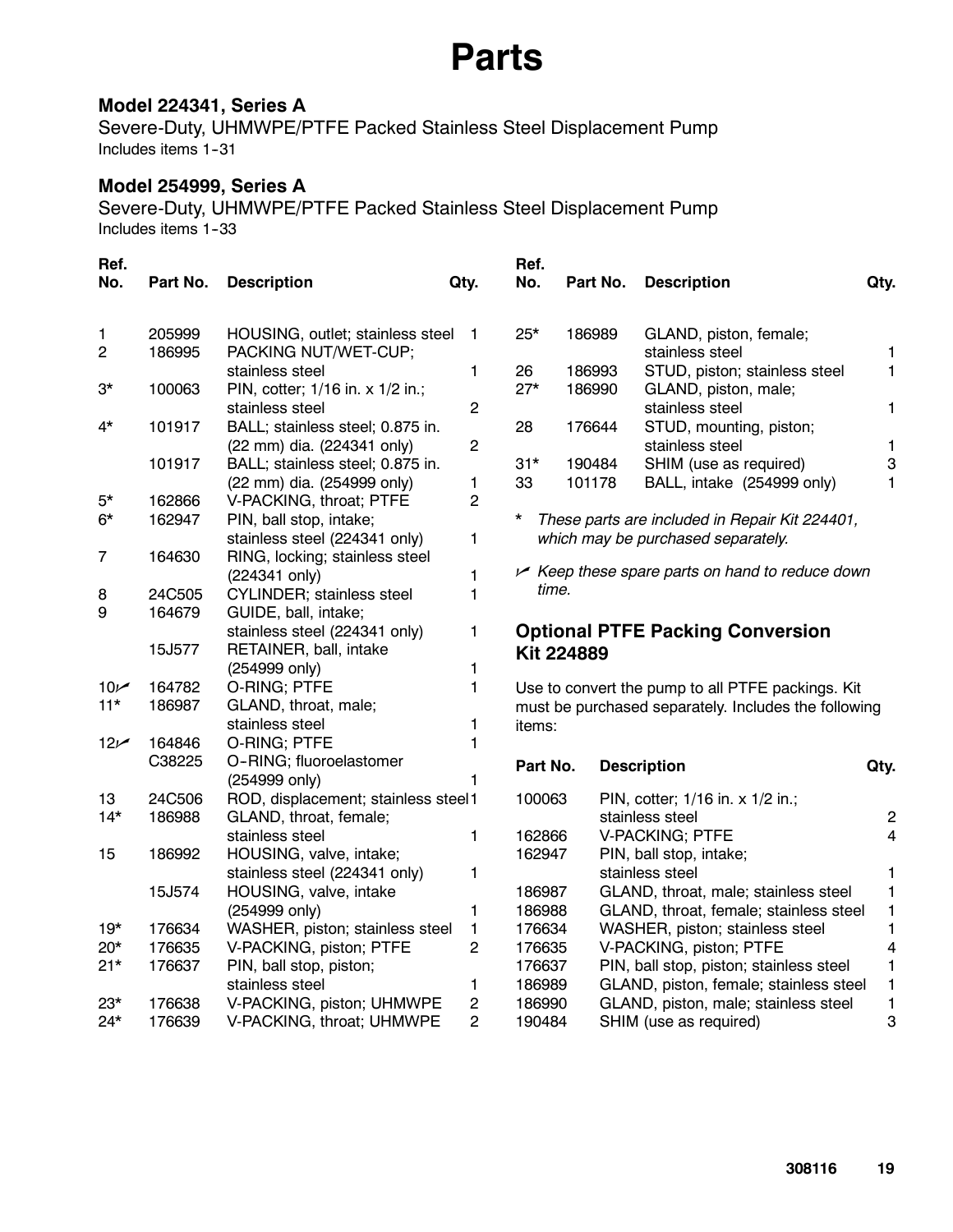### **Model 15G976, Series A**

Severe-Duty, PTFE Packed Stainless Steel Displacement Pump Includes items 1-31



0190C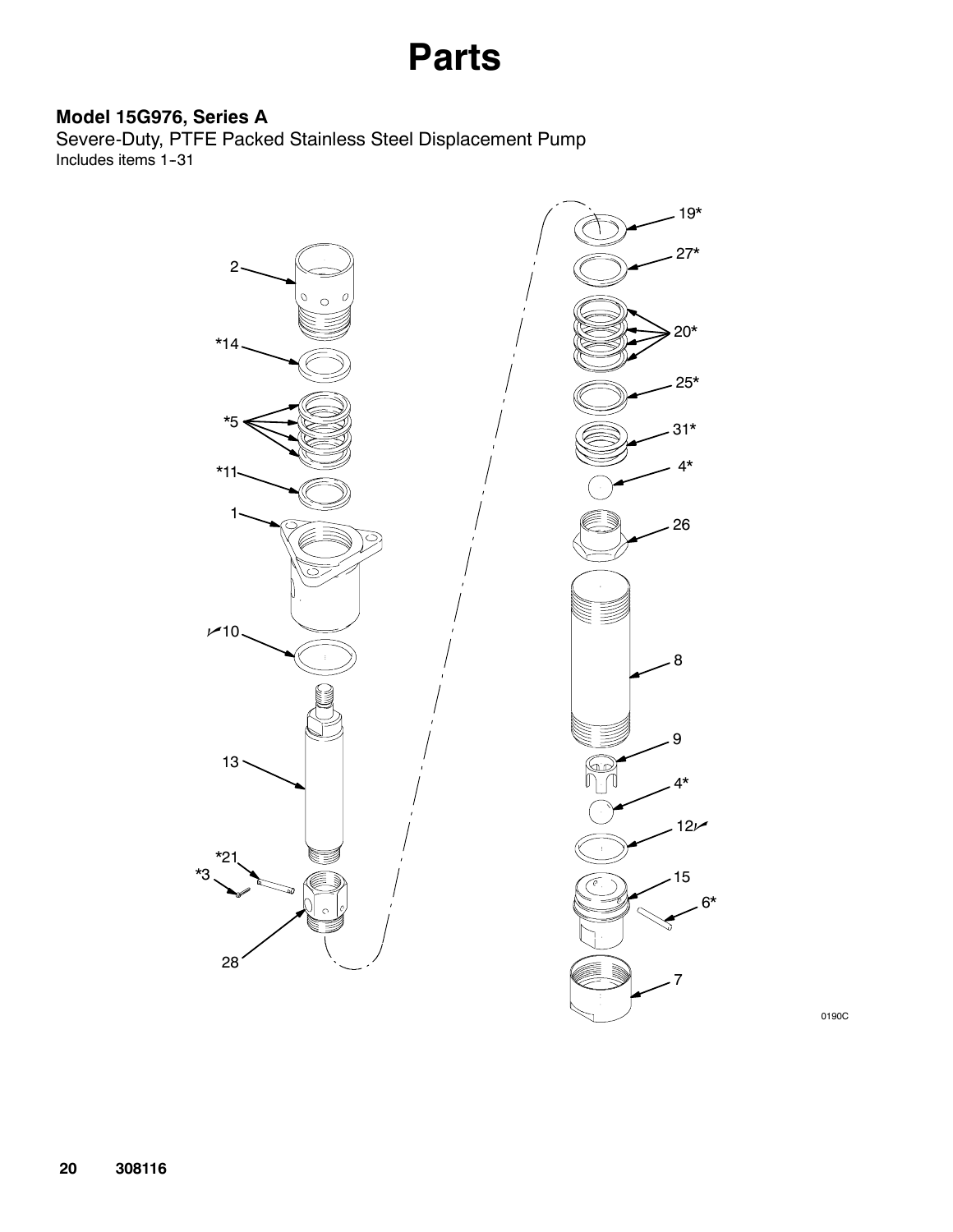### **Model 15G976, Series A**

Severe-Duty, PTFE Packed Stainless Steel Displacement Pump Includes items 1-31

### **Ref.**

| Ref.<br>No.              | Part No.         | <b>Description</b>                                | Qty. | Ref.<br>No. | Part No. | <b>Description</b>                                 | Qty. |
|--------------------------|------------------|---------------------------------------------------|------|-------------|----------|----------------------------------------------------|------|
|                          | 205999           | HOUSING, outlet; stainless steel                  |      | 13          | 24C506   | ROD, displacement; stainless steel1                |      |
| $\overline{2}$           | 186995           | PACKING NUT/WET-CUP;<br>stainless steel           |      | 14*         | 186988   | GLAND, throat, female;<br>stainless steel          |      |
| $3^{\star}$              | 100063           | PIN, cotter; 1/16 in. x 1/2 in.;                  |      | 15          | 186992   | HOUSING, valve, intake;                            |      |
|                          |                  | stainless steel                                   | 2    | 19*         | 176634   | stainless steel<br>WASHER, piston; stainless steel |      |
| 4                        | 101917           | BALL; stainless steel; 0.875 in.<br>(22 mm) dia.  | 2    | $20*$       | 176635   | V-PACKING, piston; PTFE                            | 4    |
| $5*$                     | 162866           | V-PACKING, throat; PTFE                           | 4    | $21*$       | 176637   | PIN, ball stop, piston;                            |      |
| $6*$                     | 162947           | PIN, ball stop, intake;                           |      | $25*$       | 186989   | stainless steel<br>GLAND, piston, female;          |      |
| 7                        | 164630           | stainless steel<br>RING, locking; stainless steel |      |             |          | stainless steel                                    |      |
| 8                        | 24C505           | <b>CYLINDER; stainless steel</b>                  |      | 26          | 186993   | STUD, piston; stainless steel                      |      |
| 9                        | 164679           | GUIDE, ball, intake; stainless steel 1            |      | $27*$       | 186990   | GLAND, piston, male;<br>stainless steel            |      |
| 10 <sub>k</sub><br>$11*$ | 164782<br>186987 | O-RING; PTFE<br>GLAND, throat, male;              |      | 28          | 176644   | STUD, mounting, piston;                            |      |
|                          |                  | stainless steel                                   |      |             |          | stainless steel                                    |      |
| 12 <sub>k</sub>          | 64846            | O-RING; PTFE                                      |      | $31*$       | 190484   | SHIM (use as required)                             | 3    |

*\* These parts are included in Repair Kit 224889, which may be purchased separately.*

n *Keep these spare parts on hand to reduce down time.*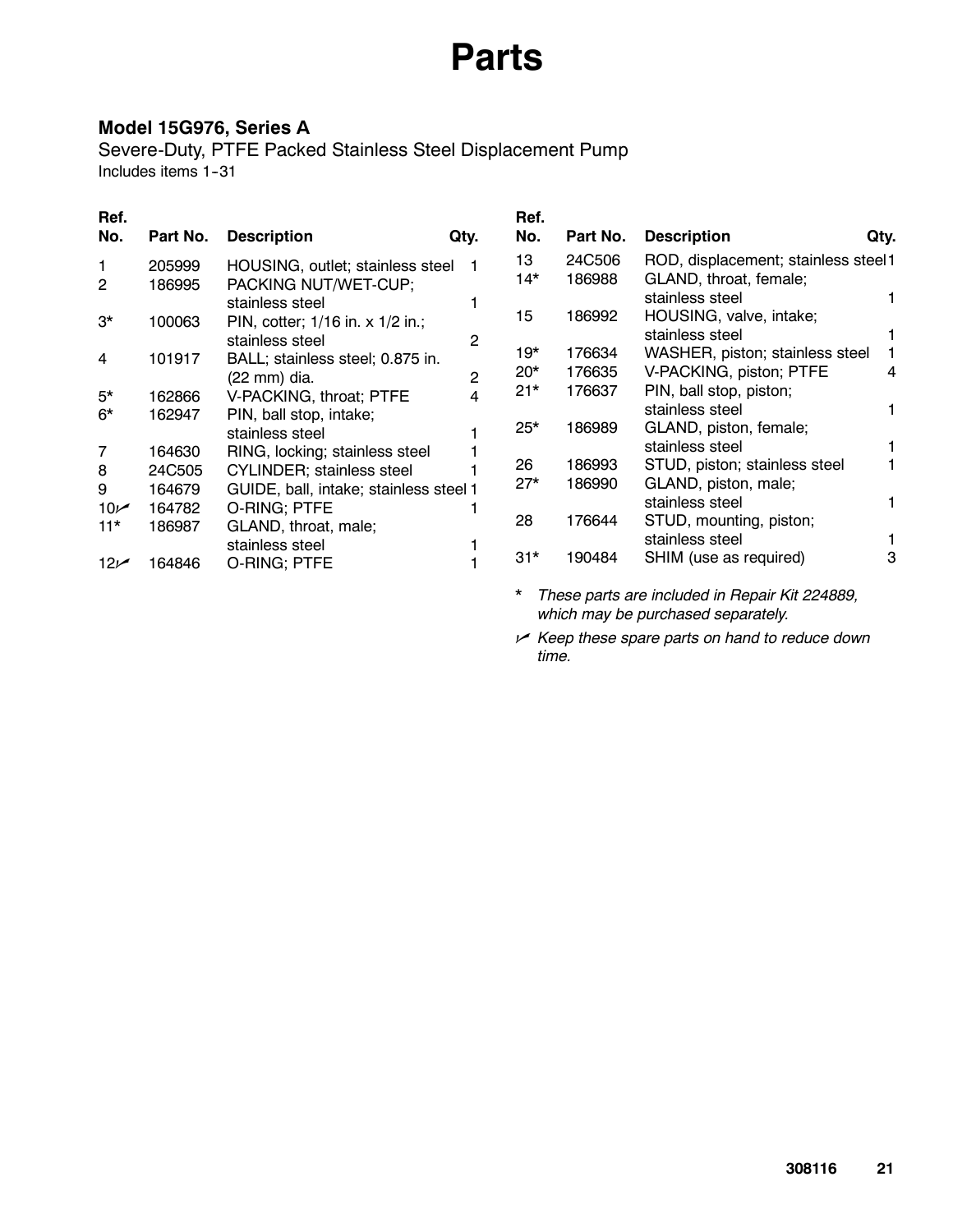# **Technical Data**

**10:1 President**

| Category                                                   | Data                                                                                                                                 |
|------------------------------------------------------------|--------------------------------------------------------------------------------------------------------------------------------------|
| Maximum fluid working pressure                             | 1800 psi (12.5 MPa, 125 bar)                                                                                                         |
| Maximum air input pressure                                 | 180 psi (1.3 MPa, 12.5 bar)                                                                                                          |
| Pump cycles per 1 gallon (3.8 liters)                      | 20                                                                                                                                   |
| Maximum recommended pump speed for continuous<br>operation | 60 cycles/min                                                                                                                        |
| Maximum flow at continuous duty                            | 3 gallon (11.4 liters) at 60 cycles/min                                                                                              |
| Recommended speed for optimum pump life                    | 15-25 cycles/min; 0.75-1.25 gpm (2.84-4.73 liters/min)                                                                               |
| Air consumption                                            | approx. 15 scfm (0.42 m <sup>3</sup> /min) at 1 gpm (3.8 liters/min)<br>at 100 psi (0.7 MPa, 7 bar) air pressure                     |
| Weight                                                     | approx. 31 lb (14 kg)                                                                                                                |
| Wetted parts                                               | AISI 302, 303, 304, 316, and 17-4 PH grades of<br>Stainless Steel; Chrome Plating; PTFE; Ultra-High<br>Molecular Weight Polyethylene |

KEY: Fluid Outlet Pressure - Black Curves **A** 180 psi (1.3 MPa, 12.5 bar) air pressure Air Consumption - Gray Curves **B** 100 psi (0.7 MPa, 7 bar) air pressure<br>**C** 70 psi (0.5 MPa, 4.9 bar) air pressure **C** 70 psi (0.5 MPa, 4.9 bar) air pressure<br>**D** 40 psi (0.3 MPa, 2.8 bar) air pressure **D** 40 psi (0.3 MPa, 2.8 bar) air pressure **cycles per min 20 40 60 80 100scfm 1800 psi** *m*#*/min 125 bar* **A 80.0 1600** *2.240 110* **70 1400** *1.960 96* **60 1200** FLUID PRESSURE *1.680 84* **50 1000** *1.400 70* **B 40 800 A** *1.120 56* **30 C 600** *0.840 42* **20 B 400** *0.560 28* **C D 10 200 D** *0.280 14* **0 012345 gpm** *liters/min 3.8 7.6 11.4 15.2 19.0* **FLUID FLOW (TEST FLUID: NO 10 MOTOR OIL)**

**To find Fluid Outlet Pressure** (bar/psi) at a specific fluid flow (lpm/ gpm) and operating air pressure (bar/psi):

- 1. Locate desired flow along bottom of chart.
- 2. Follow vertical line up to intersection with selected fluid outlet pressure curve (black). Follow left to scale and read fluid outlet pressure.

**To find Pump Air Consumption** (m3/min or scfm) at a specific fluid flow (lpm/gpm) and operating air pressure (bar/psi):

- 1. Locate desired flow along bottom of chart.
- 2. Follow vertical line up to intersection with selected air consumption curve (gray). Follow right to scale and read air consumption.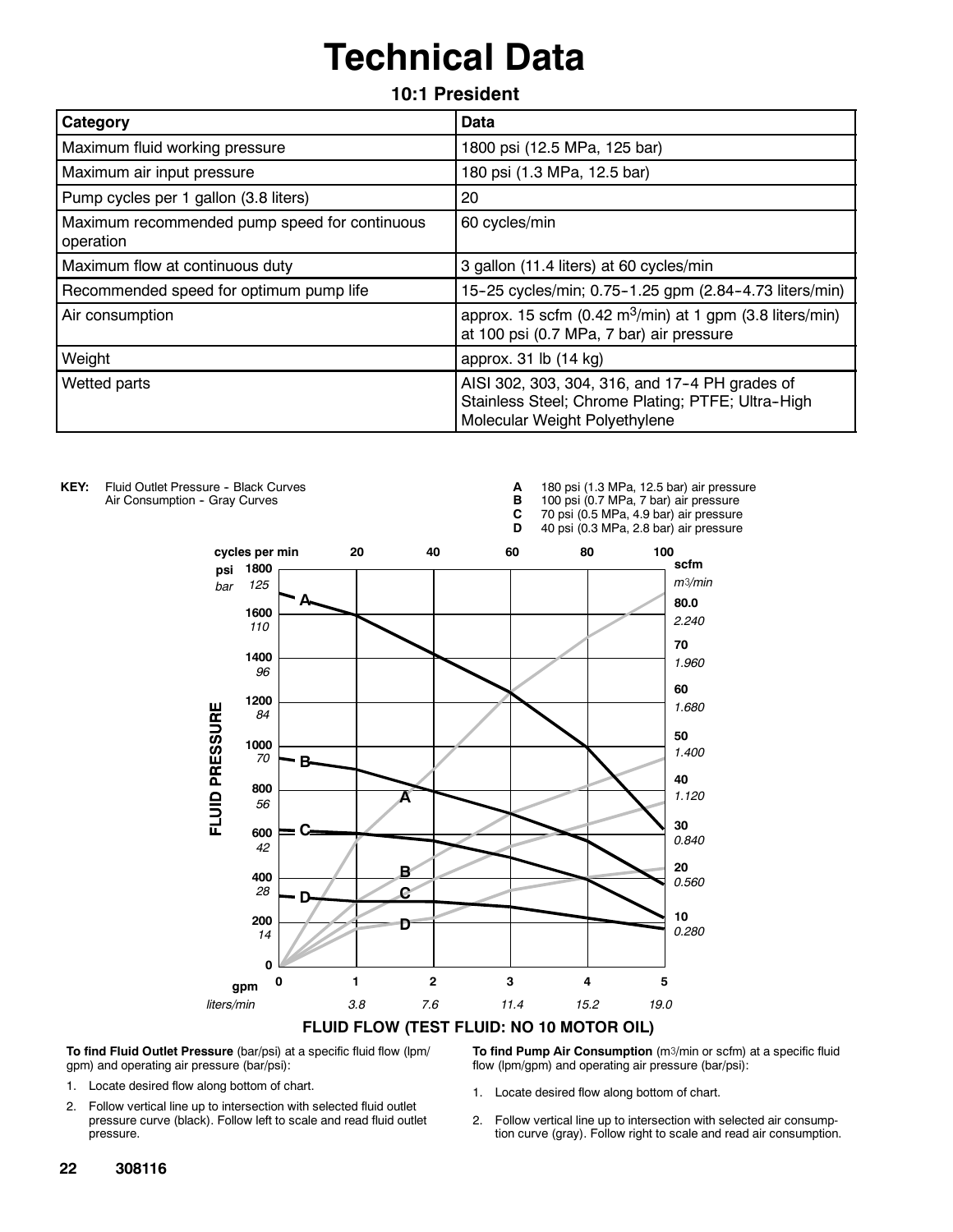# **Technical Data**

**5:1 Monark**

| Category                                                   | <b>Data</b>                                                                                                                          |
|------------------------------------------------------------|--------------------------------------------------------------------------------------------------------------------------------------|
| Maximum fluid working pressure                             | 600 psi (4.2 MPa, 42 bar)                                                                                                            |
| Maximum air input pressure                                 | 120 psi (0.8 MPa, 8.4 bar)                                                                                                           |
| Pump cycles per 1 gallon (3.8 liters)                      | 24                                                                                                                                   |
| Maximum recommended pump speed for continuous<br>operation | 60 cycles/min                                                                                                                        |
| Maximum flow at continuous duty                            | 2.5 gallon (9.46 liters) at 60 cycles/min                                                                                            |
| Recommended speed for optimum pump life                    | 15-25 cycles/min; 0.63-1.04 gpm (2.38-3.94 liters/min)                                                                               |
| Air consumption                                            | approx. 8.2 scfm (0.23 m <sup>3</sup> /min) at 1 gpm (3.8 liters/min)<br>at 100 psi (0.7 MPa, 7 bar) air pressure                    |
| Weight                                                     | approx. 20 lb (9 kg)                                                                                                                 |
| Wetted parts                                               | AISI 302, 303, 304, 316, and 17-4 PH grades of<br>Stainless Steel; Chrome Plating; PTFE; Ultra-High<br>Molecular Weight Polyethylene |

KEY: Fluid Outlet Pressure - Black Curves Air Consumption - Gray Curves

**A** 120 psi (0.8 MPa, 8.4 bar) air pressure

100 psi (0.7 MPa, 7 bar) air pressure

**C** 70 psi (0.5 MPa, 4.9 bar) air pressure 40 psi (0.3 MPa, 2.8 bar) air pressure



**FLUID FLOW (TEST FLUID: NO 10 MOTOR OIL)**

**To find Fluid Outlet Pressure** (bar/psi) at a specific fluid flow (lpm/ gpm) and operating air pressure (bar/psi):

- 1. Locate desired flow along bottom of chart.
- 2. Follow vertical line up to intersection with selected fluid outlet pressure curve (black). Follow left to scale and read fluid outlet pressure.

**To find Pump Air Consumption** (m3/min or scfm) at a specific fluid flow (lpm/gpm) and operating air pressure (bar/psi):

- 1. Locate desired flow along bottom of chart.
- 2. Follow vertical line up to intersection with selected air consumption curve (gray). Follow right to scale and read air consumption.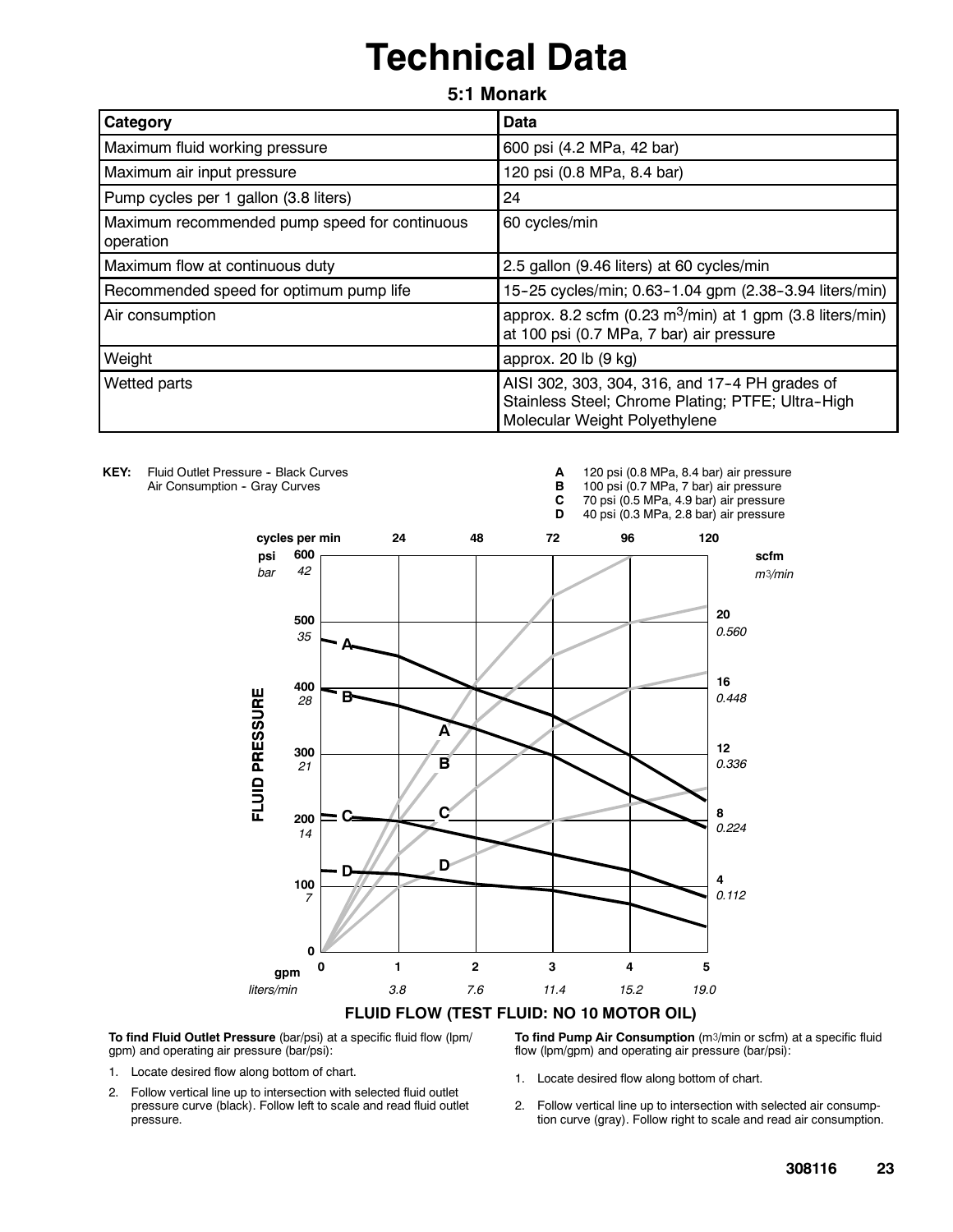# **Dimensions**

### **Model 224342 Shown**







| Pump<br><b>Model</b>       | A                          | в                                  | C                          |
|----------------------------|----------------------------|------------------------------------|----------------------------|
| 224342                     | 28.38 in.                  | 14.63 in.                          | 13.75 in.                  |
|                            | (721 mm)                   | $(372 \text{ mm})$                 | (349 mm)                   |
| 224343<br>902147<br>247147 | 25.25 in.<br>$(641$ mm $)$ | $11.5$ in.<br>$(292 \, \text{mm})$ | 13.75 in.<br>$(349$ mm $)$ |
| 261630                     | 26.25                      | 14.63                              | 13.75 in.                  |
|                            | (667 mm)                   | $(372 \, \text{mm})$               | (349 mm)                   |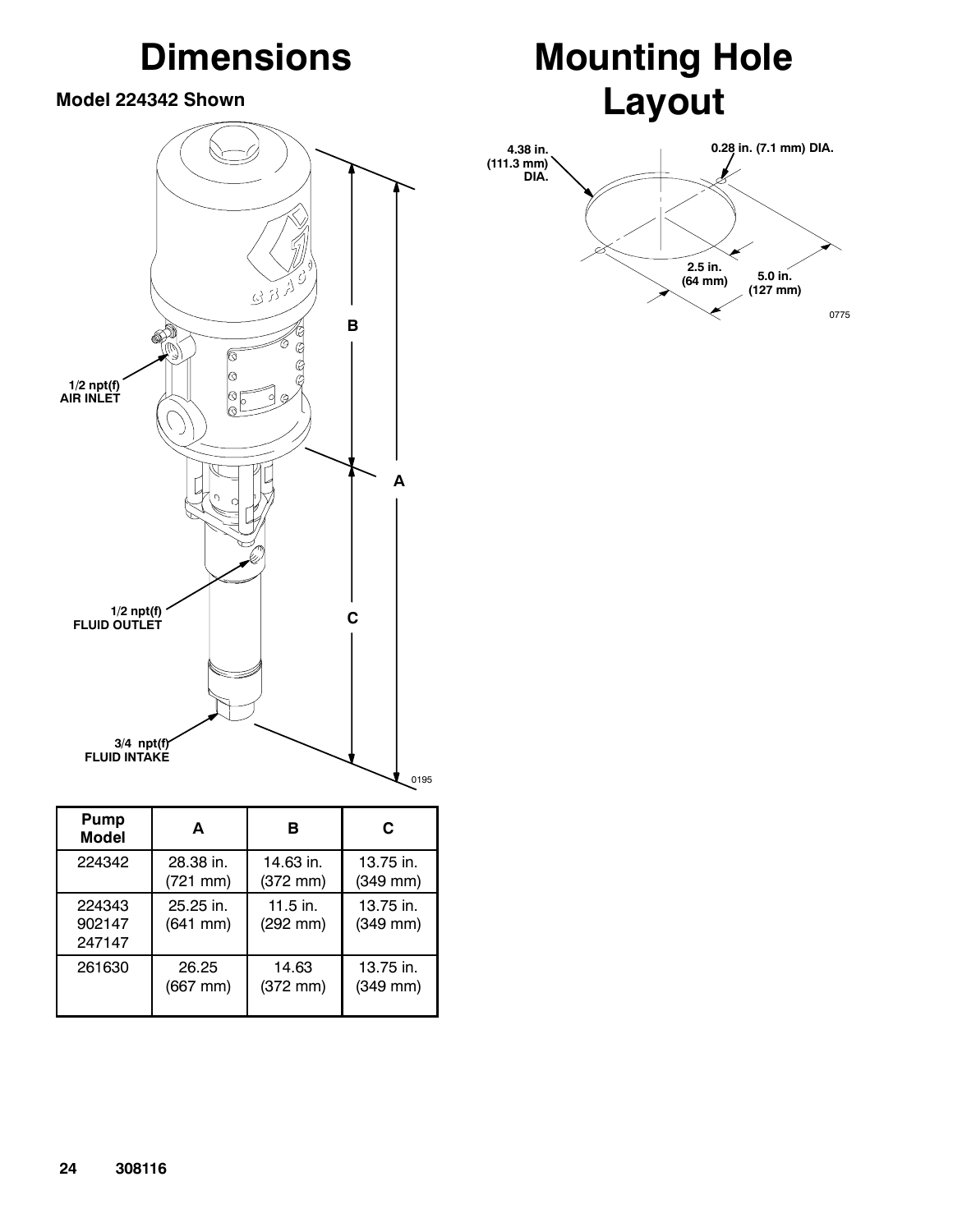## **Notes**